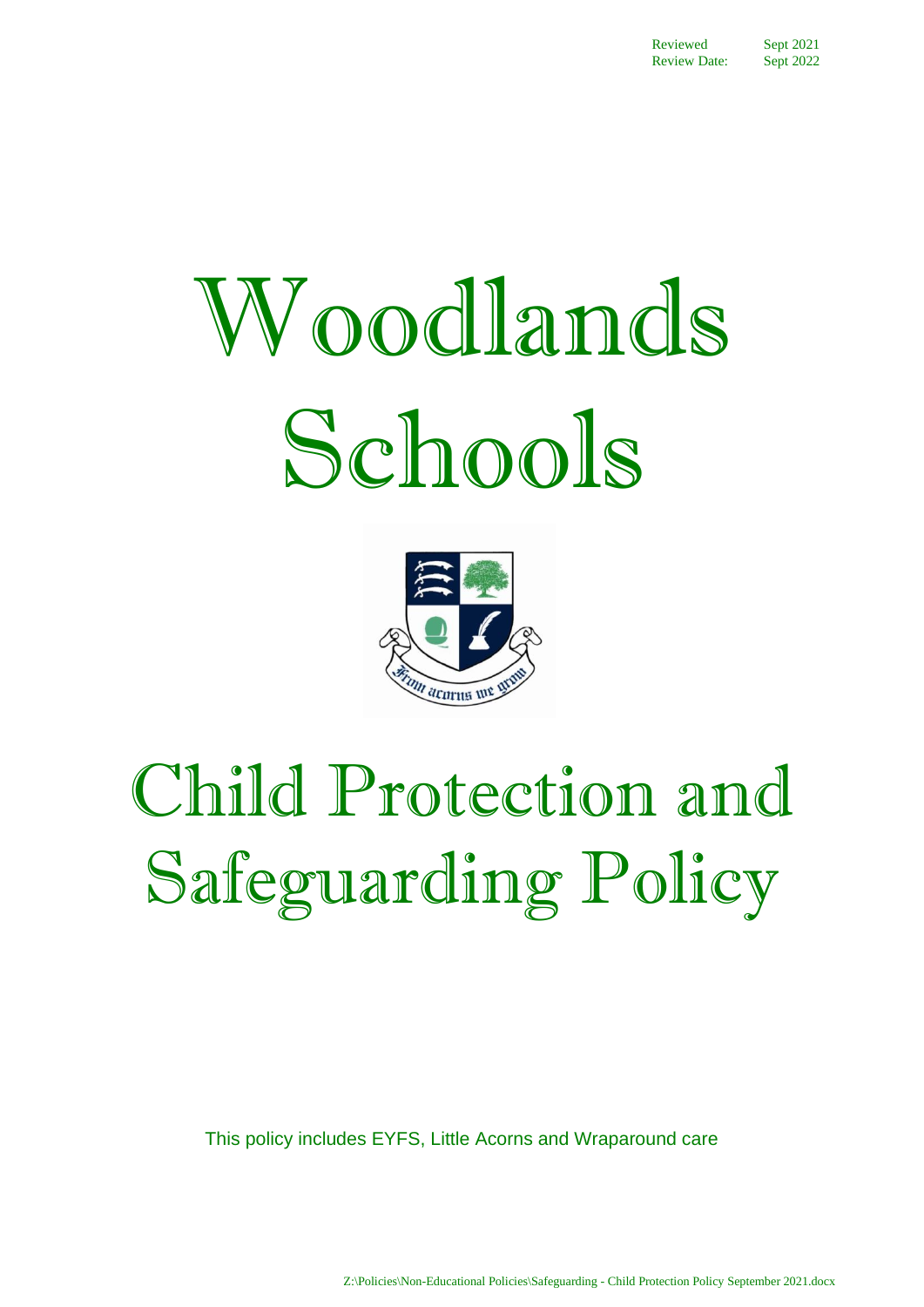# **Table of Contents**

<span id="page-1-0"></span>

| APPENDIX A PROCEDURES TO BE FOLLOWED FOR A MISSING CHILD OR IN THE EVENT OF A |  |
|-------------------------------------------------------------------------------|--|
|                                                                               |  |
|                                                                               |  |
|                                                                               |  |
|                                                                               |  |
|                                                                               |  |
|                                                                               |  |
|                                                                               |  |
|                                                                               |  |
|                                                                               |  |
| APPENDIX E: ADDITIONAL SAFEGUARDING ARRANGEMENTS DURING COVID-1932            |  |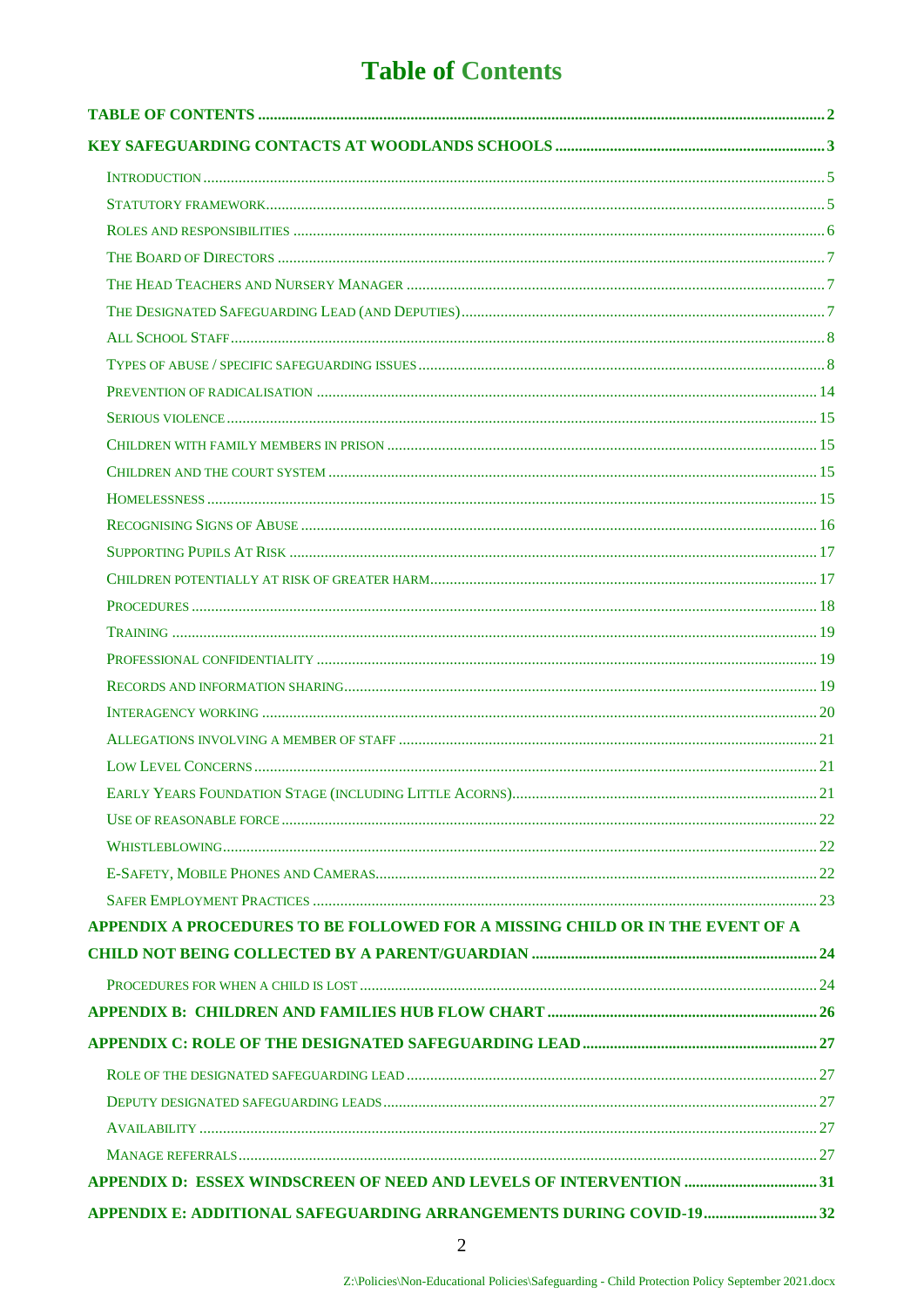# <span id="page-2-0"></span>**Key Safeguarding Contacts at Woodlands Schools**

| <b>DSL Hutton Manor</b>                             | Paula Hobbs, Head Teacher                                                   |              | paula.hobbs@woodlandsschools.co.uk                      |
|-----------------------------------------------------|-----------------------------------------------------------------------------|--------------|---------------------------------------------------------|
| Deputy DSL<br><b>Hutton Manor</b>                   | David O'Keefe, Deputy Head Teacher                                          |              | david.okeefe@woodlandsschools.co.uk                     |
| <b>DSL Great Warley</b>                             | David Bell, Headmaster                                                      |              | david.bell@woodlandsschools.co.uk                       |
| Deputy DSL<br><b>Great Warley</b>                   | Kirsty Kernaghan, Deputy Head<br>Teacher                                    |              | kirsty.kernaghan@woodlandsschools.co.uk                 |
| <b>DSL</b><br>Deputy<br>Great<br>Warley (EYFS)      | Catherine Duthie                                                            |              | catherine.duthie@woodlandsschools.co.uk                 |
|                                                     | DSL Little Acorns HM Lyn Warren, Nursery Manager                            |              | lyn.warren@woodlands-littleacorns.co.uk                 |
| <b>Chief Executive</b><br>Director                  | Ken Lewis                                                                   |              | ken.lewis@woodlandsschools.co.uk<br>01277 245580        |
| <b>Designated Director</b><br>for Safeguarding      | <b>Cheralyn Beeston</b>                                                     |              | cheralyn.beeston@woodlandsschools.co.uk<br>01277 245580 |
| <b>LADO</b>                                         | <b>Essex</b>                                                                | 03330 139797 |                                                         |
|                                                     | Havering                                                                    | 01708 433222 |                                                         |
|                                                     | Southend                                                                    | 01702 534539 |                                                         |
|                                                     | Thurrock                                                                    | 01375 652535 |                                                         |
| Police contact                                      | Brentwood                                                                   | 01277 262212 |                                                         |
| <b>Family Operations</b><br>Hub                     | 0345 603 7627                                                               |              |                                                         |
| Out of Hours                                        | 0845 606 1212 / 0300 123 0779                                               |              |                                                         |
| Safeguarding<br><b>Essex</b><br>Children's<br>Board | 0333 013 8936                                                               |              |                                                         |
| (ESCB)                                              | escb@essex.gov.uk<br>www.escb.co.uk<br>www.shapingthurrock.org.uk/safeguard |              |                                                         |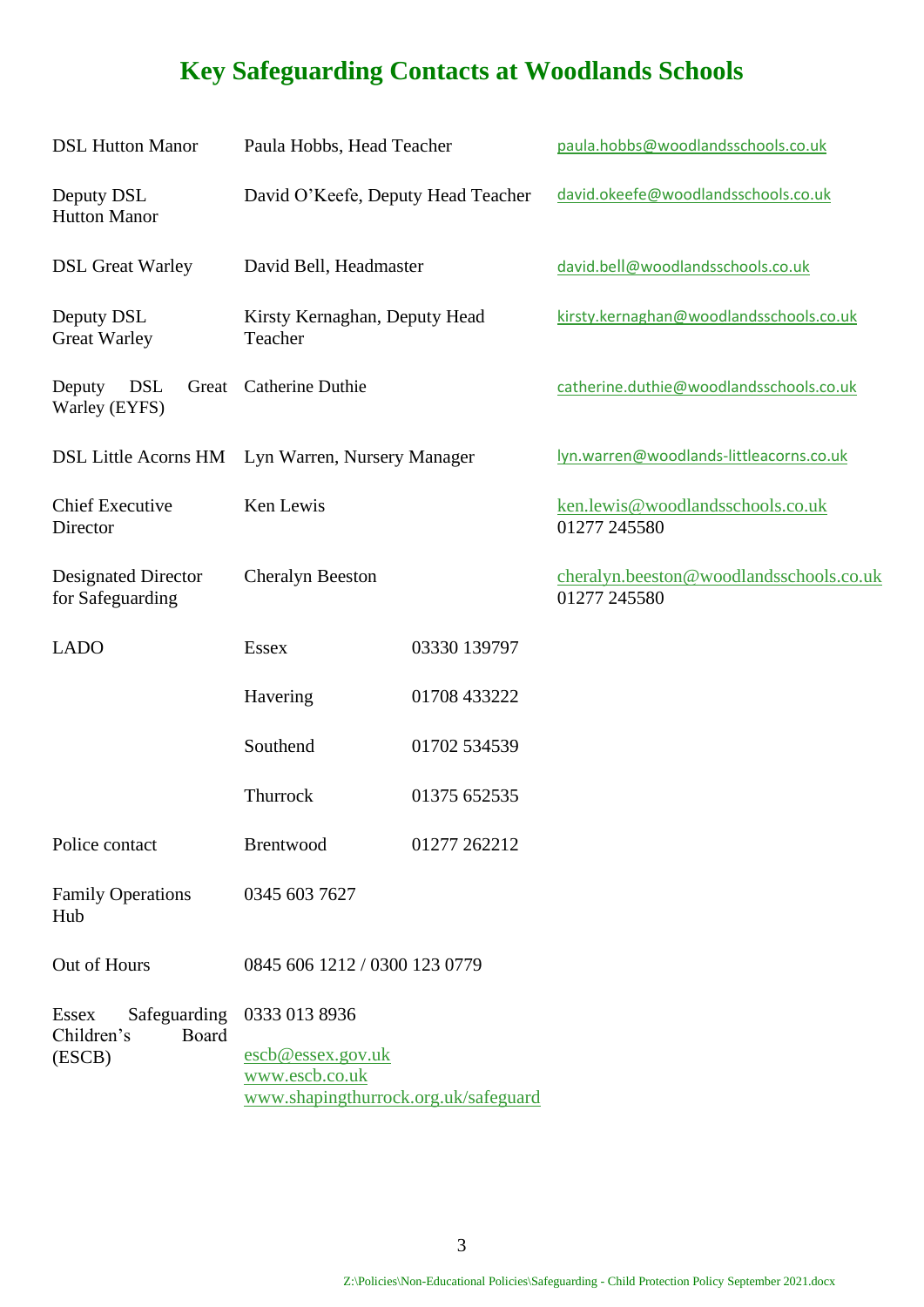| <b>Essex Police Prevent</b> | prevent@essex.pnn.police.uk |
|-----------------------------|-----------------------------|
|                             | 01245 452 196               |

#### **National Contacts** 0800 028 0285

NSPCC Whistleblowing helpline

Childline 0800 11 11

National Children's 0800 528 0731Commissioner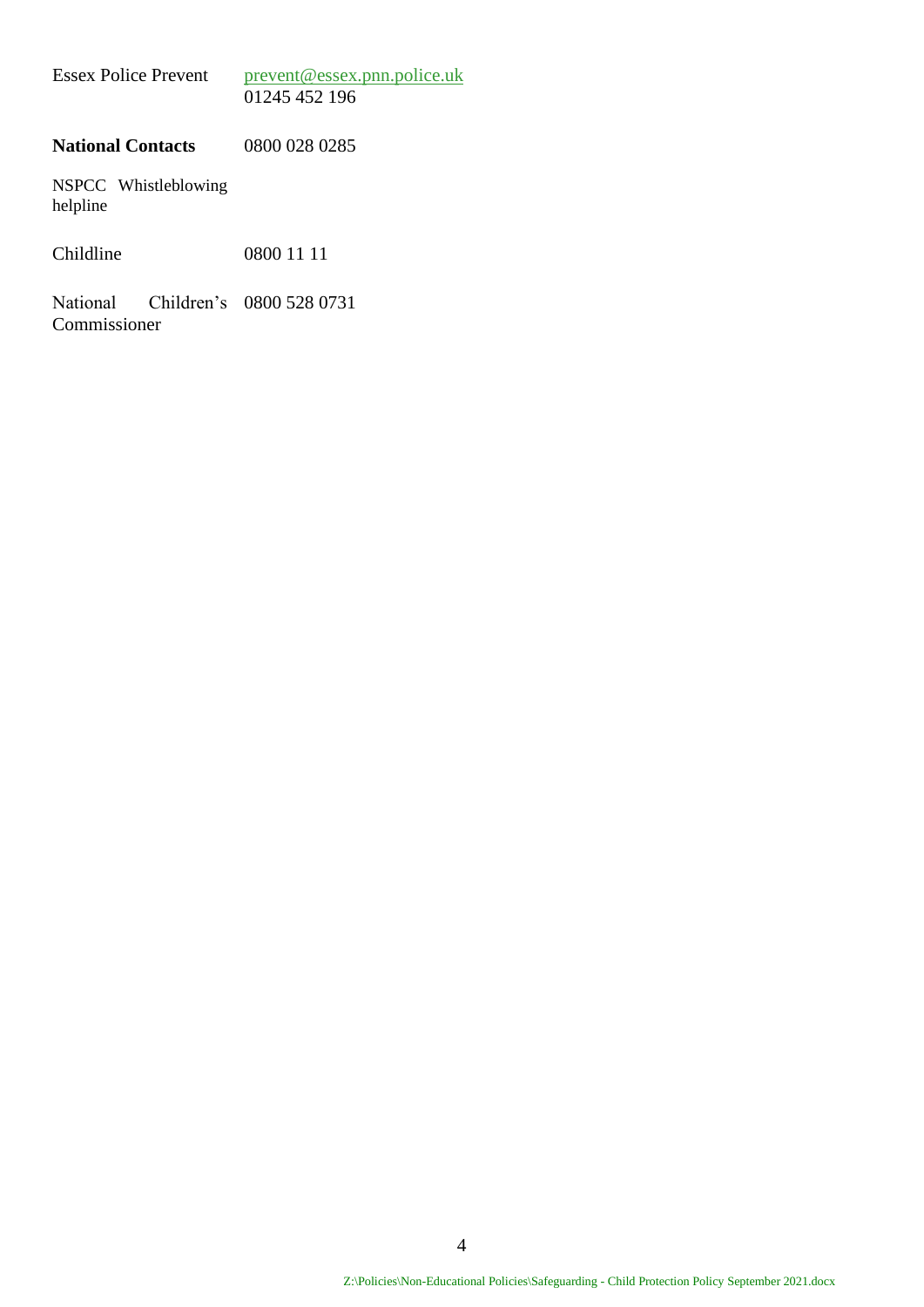#### <span id="page-4-0"></span>**Introduction**

Schools and their staff form part of the wider safeguarding system for children. Everyone who comes into contact with children and their families and carers has a role to play in safeguarding children. In order to fulfil this responsibility effectively, all professionals should make sure their approach is child-centred. This means that they should consider, at all times, what is in the best interests of the child.

#### *(Keeping Children Safe in Education – DfE, 2021)*

This Child Protection policy is for all staff, parents, directors, volunteers and the wider school community. It forms part of the safeguarding arrangements for our schools and nurseries and should be read in conjunction with the following:

- Keeping Children Safe in Education (DfE, 2021)
- the School Behaviour policy;
- the Staff Code of Conduct;
- the safeguarding response to children missing from education
- the role of the designated safeguarding lead (Annex C of KCSIE)

Safeguarding and promoting the welfare of children (everyone under the age of 18) is defined in Keeping Children Safe in Education as:

- Protecting children from maltreatment
- Preventing impairment of children's mental and physical health or development
- Ensuring that children grow up in circumstances consistent with the provision of safe and effective care
- Taking action to enable all children to have the best outcomes

Woodlands Schools (WSL) take seriously their responsibility to protect and safeguard the welfare of children and young people in its care. This policy applies to all pupils, staff (including peripatetic), parents, directors (hereby referred to as 'the Board') volunteers, students and visitors to our school

All staff (including peripatetic, voluntary and temporary) who have contact with children are required to have read this policy and appendices including Keeping Children Safe in Education (KCSIE: Part I Sept 2021 and Annex A).

For the purposes of this policy 'staff' shall mean all staff whether full time or part time, permanent or temporary including peripatetic.

This policy applies whenever staff or volunteers are working with pupils, including where this is away from the School, for example at another institution, on school visits and trips, as well as sporting and cultural activities.

We recognise that for our pupils, high self-esteem, confidence, supportive friends and clear lines of communication with a trusted adult help to prevent abuse.

The School recognises it is an agent of referral and not of investigation.

#### <span id="page-4-1"></span>**Statutory framework**

There is government guidance set out in [Working Together \(HMG, 2018\)](https://assets.publishing.service.gov.uk/government/uploads/system/uploads/attachment_data/file/729914/Working_Together_to_Safeguard_Children-2018.pdf) on how agencies must work in partnership to keep children safe. This guidance places a shared and equal duty on three Safeguarding Partners (the Local Authority, Police and Health) to work together to safeguard and promote the welfare of all children in their area under multi-agency safeguarding arrangements.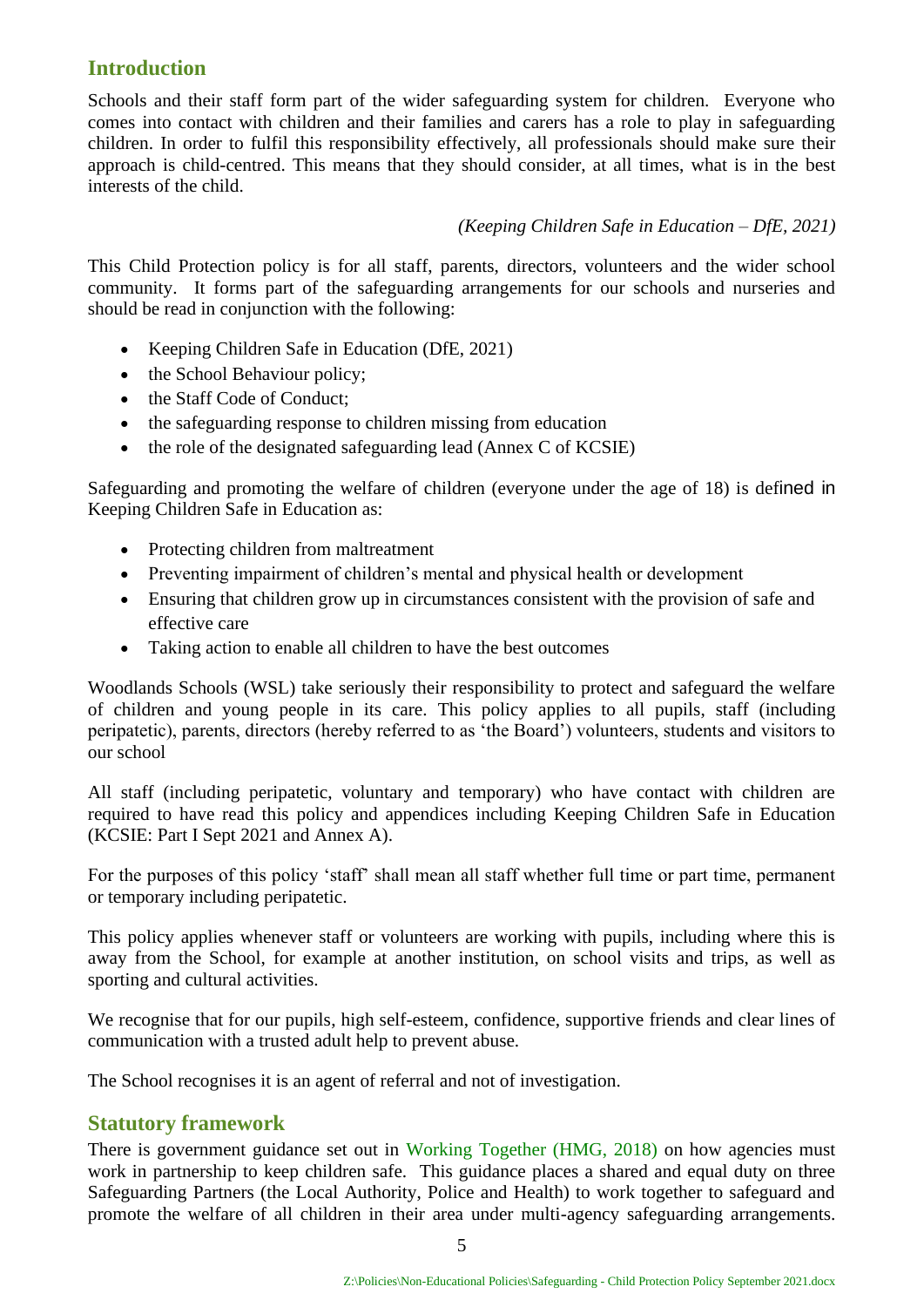These arrangements sit under the [Essex Safeguarding Children Board](http://www.escb.co.uk/Home.aspx) (ESCB). In Essex, the statutory partners are Essex County Council, Essex Police and five of the seven Clinical Commissioning Groups covering the county.

Section 175 of the Education Act 2002 (Section 157 for Independent schools) places a statutory responsibility on the directors to have policies and procedures in place that safeguard and promote the welfare of children who are pupils of the school.

In Essex, all professionals must work in accordance with the [SET Procedures.](http://www.escb.co.uk/) Our school also works in accordance with the following legislation and guidance (this is not an exhaustive list):

[Keeping Children Safe in Education \(DfE, 2021\)](https://assets.publishing.service.gov.uk/government/uploads/system/uploads/attachment_data/file/892394/Keeping_children_safe_in_education_2020.pdf)

[Working Together \(HMG, 2018\)](https://assets.publishing.service.gov.uk/government/uploads/system/uploads/attachment_data/file/729914/Working_Together_to_Safeguard_Children-2018.pdf)

Education Act (2002)

[Effective Support for Children and Families in Essex](http://www.escb.co.uk/Portals/67/Documents/professionals/EffectiveSupportBooklet2017v5-FINAL.pdf) (ESCB, 2017)

[Counter-Terrorism and Security Act \(HMG, 2015\)](http://www.legislation.gov.uk/ukpga/2015/6/contents)

[Serious Crime Act 2015](https://www.gov.uk/government/collections/serious-crime-bill) (Home Office, 2015)

Children and Social Work Act (2017)

Children Missing Education - [statutory guidance for local authorities \(DfE, 2016\)](https://assets.publishing.service.gov.uk/government/uploads/system/uploads/attachment_data/file/550416/Children_Missing_Education_-_statutory_guidance.pdf)

Sexual Offences Act (2003)

Education (Pupil Registration) Regulations 2006

[Information sharing advice for safeguarding practitioners \(HMG, 2018\)](https://assets.publishing.service.gov.uk/government/uploads/system/uploads/attachment_data/file/721581/Information_sharing_advice_practitioners_safeguarding_services.pdf)

[Data Protection Act \(2018\)](http://www.legislation.gov.uk/ukpga/2018/12/pdfs/ukpga_20180012_en.pdf) 

[What to do if you're worried a child is being abused \(](https://www.gov.uk/government/uploads/system/uploads/attachment_data/file/419604/What_to_do_if_you_re_worried_a_child_is_being_abused.pdf)HMG, 2015)

[Searching, screening and confiscation](https://assets.publishing.service.gov.uk/government/uploads/system/uploads/attachment_data/file/674416/Searching_screening_and_confiscation.pdf) (DfE, 2018)

Children Act (1989)

Children Act (2004)

[Preventing and Tackling Bullying \(DfE, 2017\)](https://www.gov.uk/government/uploads/system/uploads/attachment_data/file/623895/Preventing_and_tackling_bullying_advice.pdf)

Female Genital Mutilation Act 2003 (S. 74 - Serious Crime Act 2015)

[Sexual violence and sexual harassment between children in schools and colleges \(](https://www.gov.uk/government/uploads/system/uploads/attachment_data/file/667862/Sexual_Harassment_and_Sexual_Violence_-_Advice.pdf)DfE, 2018)

[Promoting positive emotional well-being and reducing the risk of suicide \(ESCB, 2018\)](https://schools.essex.gov.uk/pupils/Safeguarding/Emotional_Wellbeing_and_Mental_Health/Documents/Promoting%20Positive%20Emotional%20Well-being%20and%20Reducing%20the%20Risk%20of%20Suicide%20-%20Autumn%202018.pdf)

[Preventing youth violence and gang](https://assets.publishing.service.gov.uk/government/uploads/system/uploads/attachment_data/file/418131/Preventing_youth_violence_and_gang_involvement_v3_March2015.pdf) involvement (Home Office, 2015)

[Criminal Exploitation of children and vulnerable adult -](https://assets.publishing.service.gov.uk/government/uploads/system/uploads/attachment_data/file/741194/HOCountyLinesGuidanceSept2018.pdf) county lines guidance (Home Office, 2018)

[Teaching on-line safety in schools \(DfE, 2019\)](https://assets.publishing.service.gov.uk/government/uploads/system/uploads/attachment_data/file/811796/Teaching_online_safety_in_school.pdf)

[Education Access Team CME / Home Education policy and practice \(ECC, 2018\)](https://schools.essex.gov.uk/pupils/Education_Access/Documents/Education%20Access%20-%20CME%20and%20EHE%20Team%20-%20Policy%20and%20Practice%20Guidance%20document.pdf)

Understanding and Supporting Behaviour - [safe practice for schools and educational settings \(ESCB](https://schools.essex.gov.uk/pupils/Safeguarding/Documents/Understanding%20and%20Supporting%20Behaviour%20-%20Safe%20Practice%20for%20Schools%20-%20Summer%202020.pdf)  [2020\)](https://schools.essex.gov.uk/pupils/Safeguarding/Documents/Understanding%20and%20Supporting%20Behaviour%20-%20Safe%20Practice%20for%20Schools%20-%20Summer%202020.pdf)

#### <span id="page-5-0"></span>**Roles and responsibilities**

All adults working with or on behalf of children have a responsibility to protect them and to provide a safe environment in which they can learn and achieve their full potential. However, there are key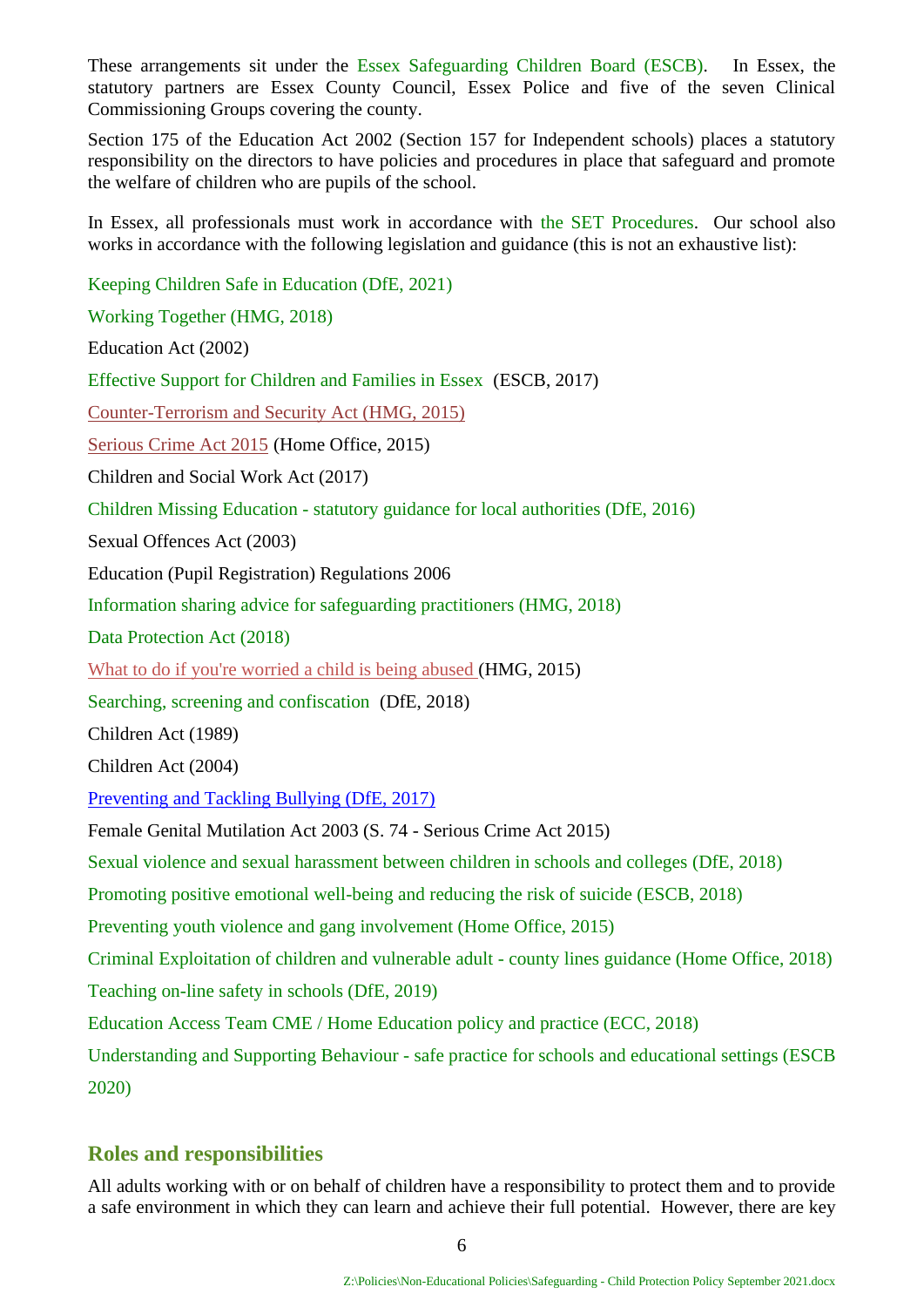people within schools and the Local Authority who have specific responsibilities under child protection procedures. The names of those in our school with these specific responsibilities (the Designated Safeguarding Lead – DSL, and Deputy Designated Safeguarding Lead - DDSL) are shown in the Key Safeguarding Contacts section at the beginning of this policy document.

#### <span id="page-6-0"></span>**The Board of Directors**

- The Board ensure that the policies, procedures and training in our schools and nurseries are effective, complying with the law at all times. It ensures that all required policies relating to safeguarding are in place, that the child protection policy reflects statutory and local guidance and is reviewed at the Annual Review where it is presented to the Board.
- The director for safeguarding arrangements is named in the Key Safeguarding Contacts list at the beginning of this document. This director takes leadership responsibility for safeguarding arrangements in our schools and nurseries. The Board ensure there is a named Designated Safeguarding Lead and Deputy Safeguarding Lead in place at each school (also named in the Key Contacts list).
- The Board ensure that WSL contributes to inter-agency working, in line with statutory and local guidance. It ensures that information is shared and stored appropriately and in accordance with statutory requirements.
- The Board ensure that all staff members undergo safeguarding and child protection training at induction and that it is then regularly updated. All staff members receive regular safeguarding and child protection updates, at least annually, to provide them with the relevant skills and knowledge to keep our children safe.
- The Board ensure our pupils are taught about safeguarding (including online safety and when accessing remote learning) through teaching and learning opportunities as part of a broad and balanced curriculum. From September 2020, our school will work in accordance with new government regulations which make the subjects of Relationships Education for our pupils mandatory.
- The Board and Senior Management Team are responsible for ensuring that recruitment procedures are followed that help to deter, reject or identify people who might abuse children. It adheres to statutory responsibilities to check adults working with children and has recruitment and selection procedures in place (see WSL's 'Safer Recruitment' policy for further information). It ensures that volunteers are appropriately supervised in school.

#### <span id="page-6-1"></span>**The Head Teachers and Nursery Manager**

The Head Teachers and Nursery Manager are the schools' Designated Safeguarding Leads and work in accordance with the requirements upon all school staff. In addition, they ensure that all safeguarding policies and procedures adopted by the Board of Directors are followed by all staff.

#### <span id="page-6-2"></span>**The Designated Safeguarding Lead (and Deputies)**

The Designated Safeguarding Leads have ultimate lead responsibility for safeguarding and child protection. Their role includes:

- managing child protection referrals
- working with other agencies
- ensuring all staff are appropriately trained
- raising awareness of all safeguarding and child protection policies and procedures
- ensure that everyone in school (including temporary staff, volunteers and contractors) is aware of these procedures and that they are followed at all times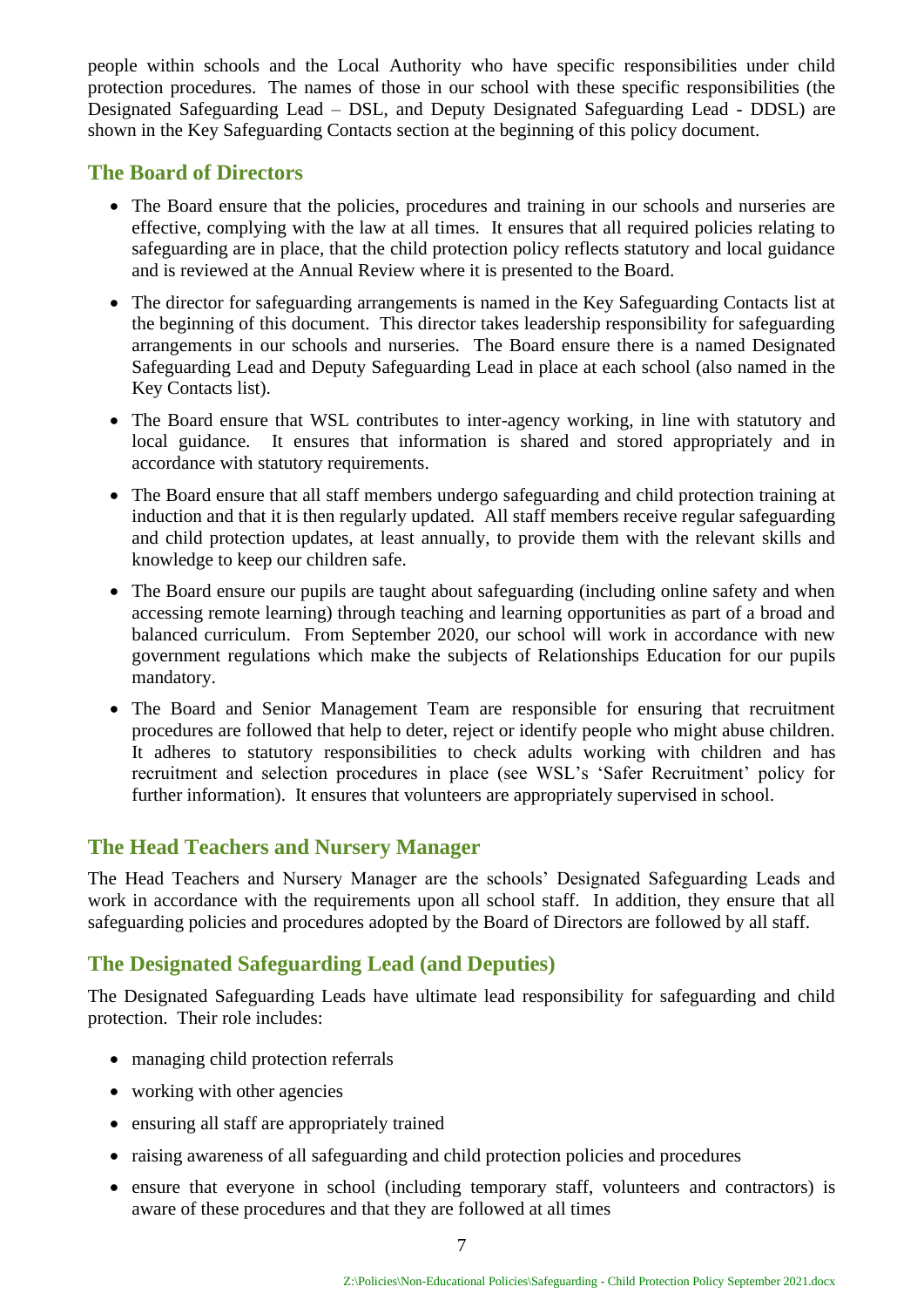- acting as a source of advice and support for other staff (on child protection matters)
- ensure that timely referrals to Essex Children's Social Care (Children and Families Hub) are made in accordance with current SET procedures
- working with the local authority and the ESCB as required and ensure that information is shared appropriately

The Deputy Designated Safeguarding Leads are trained to the same standard as the Designated Safeguarding Leads. If for any reason the DSL is unavailable, the DDSL will act in their absence.

#### <span id="page-7-0"></span>**All School Staff**

Everyone at WSL has a responsibility to provide a safe learning environment in which our children can learn. Any child may benefit from early help and all staff members are aware of the local early help process and our role in it. They are aware of signs of abuse and neglect so they are able to identify children who may be in need of help or protection. All staff members are aware of and follow school processes (as set out in this policy) and are aware of how to make a referral to Social Care if there is a need to do so. If staff have any concerns about a child's welfare, they must act on them immediately and speak with the DSL (or DDSL) – they do not assume that others have taken action.

#### <span id="page-7-1"></span>**Types of abuse / specific safeguarding issues**

Keeping Children Safe in Education (DfE, 2021) describes abuse in the following way:

*"Somebody may abuse or neglect a child by inflicting harm or by failing to act to prevent harm. Children may be abused in a family or in an institutional or community setting by those known to them or, more rarely, by others. Abuse can take place wholly online, or technology may be used to facilitate offline abuse. Children may be abused by an adult or adults or another child or children"*

Keeping Children Safe in Education refers to four categories of abuse:

- **Physical**
- Emotional
- Sexual
- Neglect

All staff in our school are aware of the signs of abuse and neglect so we are able to identify children who may be in need of help or protection. All staff are aware of environmental factors which may impact on a child's welfare and safety and understand safeguarding in the wider context (contextual safeguarding). We understand that abuse, neglect and safeguarding issues are rarely 'stand-alone' events and that, in most cases, multiple issues will overlap.

In addition, staff are aware of other types of abuse and safeguarding issues that can put children at risk of harm and understand that behaviours linked to issues such as drug taking and/or alcohol misuse, deliberately missing education and consensual/non-consensual sharing of nude and seminude images can be signs that children are at risk.

#### **Child abduction and community safety incidents**

Child abduction is the unauthorised removal or retention of a minor from a parent or anyone with legal responsibility for the child. Child abduction can be committed by parents or other family members; by people known but not related to the victim (such as neighbours, friends and acquaintances); and by strangers.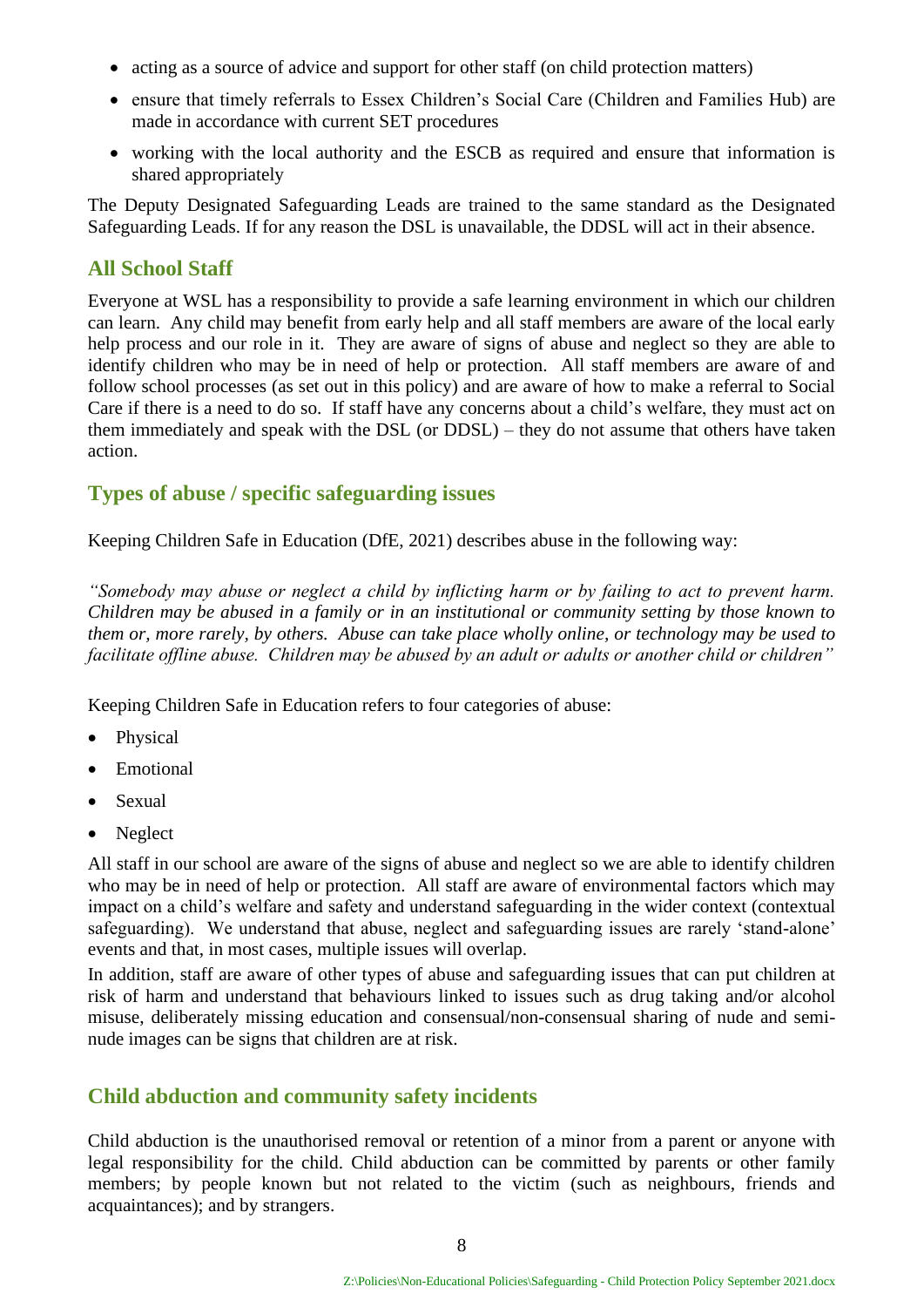Other community safety incidents in the vicinity of a school can raise concerns amongst children and parents, for example, people loitering nearby or unknown adults engaging children in conversation.

As children get older and are granted more independence (for example, as they start walking to school on their own) it is important they are given practical advice on how to keep themselves safe. Our lessons focus on building children's confidence and abilities rather than simply warning them about all strangers.

#### **Children and the court system**

Children are sometimes required to give evidence in criminal courts, either for crimes committed against them or for crimes they have witnessed.

Making child arrangements via the family courts following separation can be stressful and entrench conflict in families. This can be stressful for children. The Ministry of Justice has launched an online child arrangements information tool with clear and concise information on the dispute resolution service. This may be useful for some parents and carers.

#### **Children with family members in prison**

Approximately 200,000 children in England and Wales have a parent sent to prison each year. These children are at risk of poor outcomes including poverty, stigma, isolation and poor mental health. The National Information Centre on Children of Offenders, NICCO provides information designed to support professionals working with offenders and their children, to help mitigate negative consequences for those children.

#### **County lines**

County lines is a term used to describe gangs and organised criminal networks involved in exporting illegal drugs using dedicated mobile phone lines or other form of "deal line". This activity can happen locally as well as across the UK - no specified distance of travel is required. Children and vulnerable adults are exploited to move, store and sell drugs and money. Offenders will often use coercion, intimidation, violence (including sexual violence) and weapons to ensure compliance of victims.

Children can be targeted and recruited into county lines in a number of locations including schools (mainstream and special), further and higher educational institutions, pupil referral units, children's homes and care homes.

Children are also increasingly being targeted and recruited online using social media. Children can easily become trapped by this type of exploitation as county lines gangs can manufacture drug debts which need to be worked off or threaten serious violence and kidnap towards victims (and their families) if they attempt to leave the county lines network.

A number of the indicators for CSE and CCE as detailed above may be applicable to where children are involved in county lines. Some additional specific indicators that may be present where a child is criminally exploited through involvement in county lines are children who:

- go missing and are subsequently found in areas away from their home;
- have been the victim or perpetrator of serious violence (e.g. knife crime);
- are involved in receiving requests for drugs via a phone line, moving drugs, handing over and collecting money for drugs;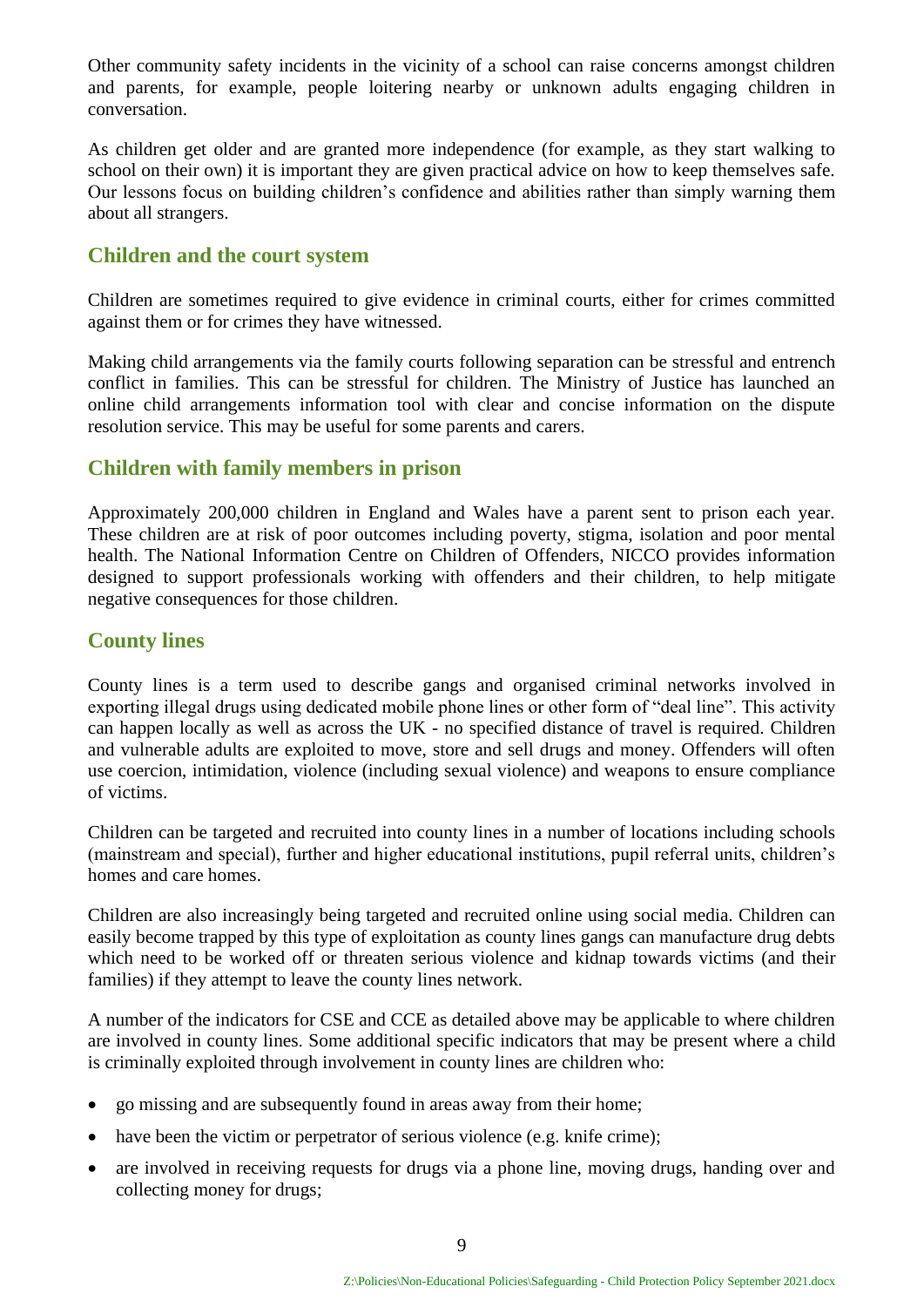- are exposed to techniques such as 'plugging', where drugs are concealed internally to avoid detection;
- are found in accommodation that they have no connection with, often called a 'trap house or cuckooing' or hotel room where there is drug activity;
- owe a 'debt bond' to their exploiters;
- have their bank accounts used to facilitate drug dealing.

#### **Modern Slavery and the National Referral Mechanism**

Modern slavery encompasses human trafficking and slavery, servitude and forced or compulsory labour. Exploitation can take many forms, including: sexual exploitation, forced labour, slavery, servitude, forced criminality and the removal of organs.

#### Cybercrime

Cybercrime is criminal activity committed using computers and/or the internet. It is broadly categorised as either 'cyber-enabled' (crimes that can happen off-line but are enabled at scale and at speed on-line) or 'cyber dependent' (crimes that can be committed only by using a computer). Cyber-dependent crimes include;

- unauthorised access to computers (illegal 'hacking'), for example accessing a school's computer network to look for test paper answers or change grades awarded
- denial of Service (Dos or DDoS) attacks or 'booting'. These are attempts to make a computer, network or website unavailable by overwhelming it with internet traffic from multiple sources; and
- making, supplying or obtaining malware (malicious software) such as viruses, spyware, ransomware, botnets and Remote Access Trojans with the intent to commit further offence, including those above.

Children with particular skill and interest in computing and technology may inadvertently or deliberately stray into cyber-dependent crime.

If there are concerns about a child in this area, the designated safeguarding lead (or a deputy), should consider referring into the Cyber Choices programme. This is a nationwide police programme supported by the Home Office and led by the National Crime Agency, working with regional and local policing. It aims to intervene where young people are at risk of committing, or being drawn into, low level cyber-dependent offences and divert them to a more positive use of their skills and interests.

#### **Child Criminal Exploitation (CCE and Child Sexual Exploitation (CSE)**

Both CCE and CES are forms of abuse that occur where an individual or group take advantage of an imbalance in power to coerce, manipulate or deceive a child into taking part in sexual or criminal activity, in exchange for something the victim needs or wants, and/or for the financial advantage or increased status of the peretrator or facilitator and/or through the financial advantage or increased status of the perpetrator or facilitator and/or through violence or the threat of violence. CSE and CCE can affect children, both male and female and can include children who have been moved (commonly referred to as trafficking) for the purpose of exploitation.

Some specific forms of CCE can include children being forced or manipulated into transporting drugs or money through county lines, working in cannabis factories, shoplifting or pickpocketing.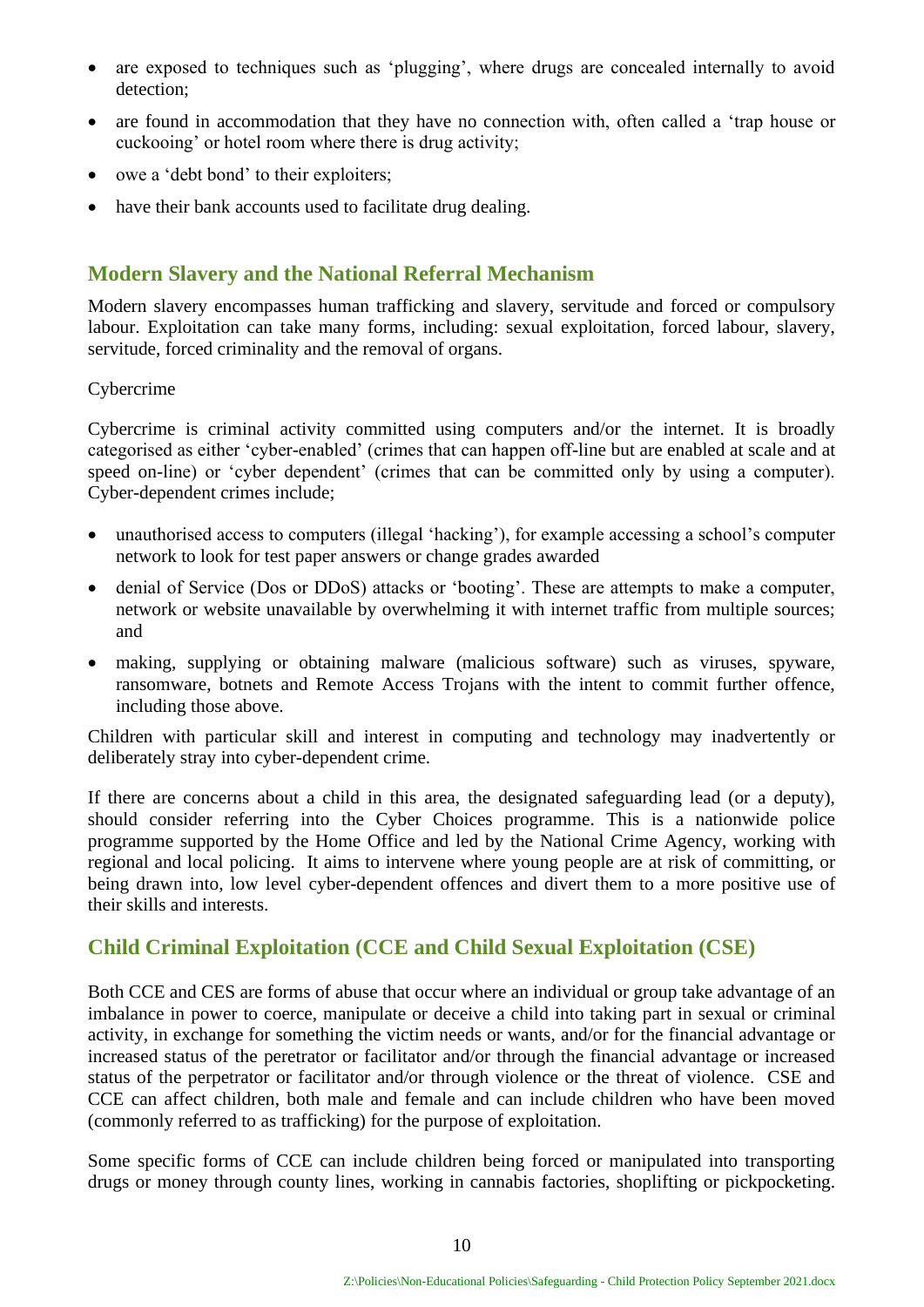They can also be forced or manipulated into committing vehicle crime or threatening/committing serious violence to others.

Child Sexual Exploitation (CSE) is a form of child abuse, which can happen to boys and girls from any background or community. It may occur over time, or be a one-off occurrence. In Essex, the definition of Child Sexual Exploitation (CSE) from the Department of Education (DfE, 2021) has been adopted:

"*Child Sexual Exploitation is a form of child sexual abuse. It occurs when an individual or group takes advantage of an imbalance of power to coerce, manipulate or deceive a child or young person under the age of 18 into sexual activity (a) in exchange for something the victim needs or wants, and/or (b) for the financial advantage or increased status of the perpetrator or facilitator. The victim may have been sexually exploited even if the sexual activity appears consensual. Child sexual exploitation does not always involve physical contact; it can also occur through the use of technology".*

It is understood that a significant number of children who are victims of CSE go missing from home, care and education at some point. Our school is alert to the signs and indicators of a child becoming at risk of, or subject to, CSE and will take appropriate action to respond to any concerns. The designated safeguarding lead will lead on these issues and work with other agencies as appropriate. The one page process map sets out arrangements for CSE in Essex.

#### **Children missing from education**

All children, regardless of their age, ability, aptitude and any special education needs they may have are entitled to a full-time education. Our school recognises that a child missing education is a potential indicator of abuse or neglect and will follow the school procedures for unauthorised absence and for children missing education. It is also recognised that, when not in school, children may be vulnerable to or exposed to other risks, so we work with parents and other partners to keep children in school whenever possible.

Parents should always inform us of the reason for any absence. Where contact is not made, a referral may be made to another appropriate agency [\(Education Access Team,](https://schools.essex.gov.uk/pupils/Education_Access/Pages/default.aspx) Social Care or Police). Parents are required to provide at least two emergency contact numbers to the school, to enable us to communicate with someone if we need to.

Our school must inform the local authority of any pupil who has been absent without school permission for a continuous period of 10 days or more.

The law requires us to have an admission register and an attendance register. All pupils are placed on both registers.

We inform the local authority of any pupil who is going to be added to or deleted from the School's admission register at non-standard transition points in accordance with the requirements of the Education (Pupil Registration) (England) Regulations 2006 (as amended). This assists the local authority to:

- Fulfil its duty to identify children of compulsory school age who are missing from education; and
- Follow up with any child who might be in danger of not receiving an education and who might be at risk of abuse, neglect or radicalisation.

School attendance registers are carefully monitored to identify any trends. Action should be taken in accordance with this Policy if any absence of a pupil from the School gives rise to a concern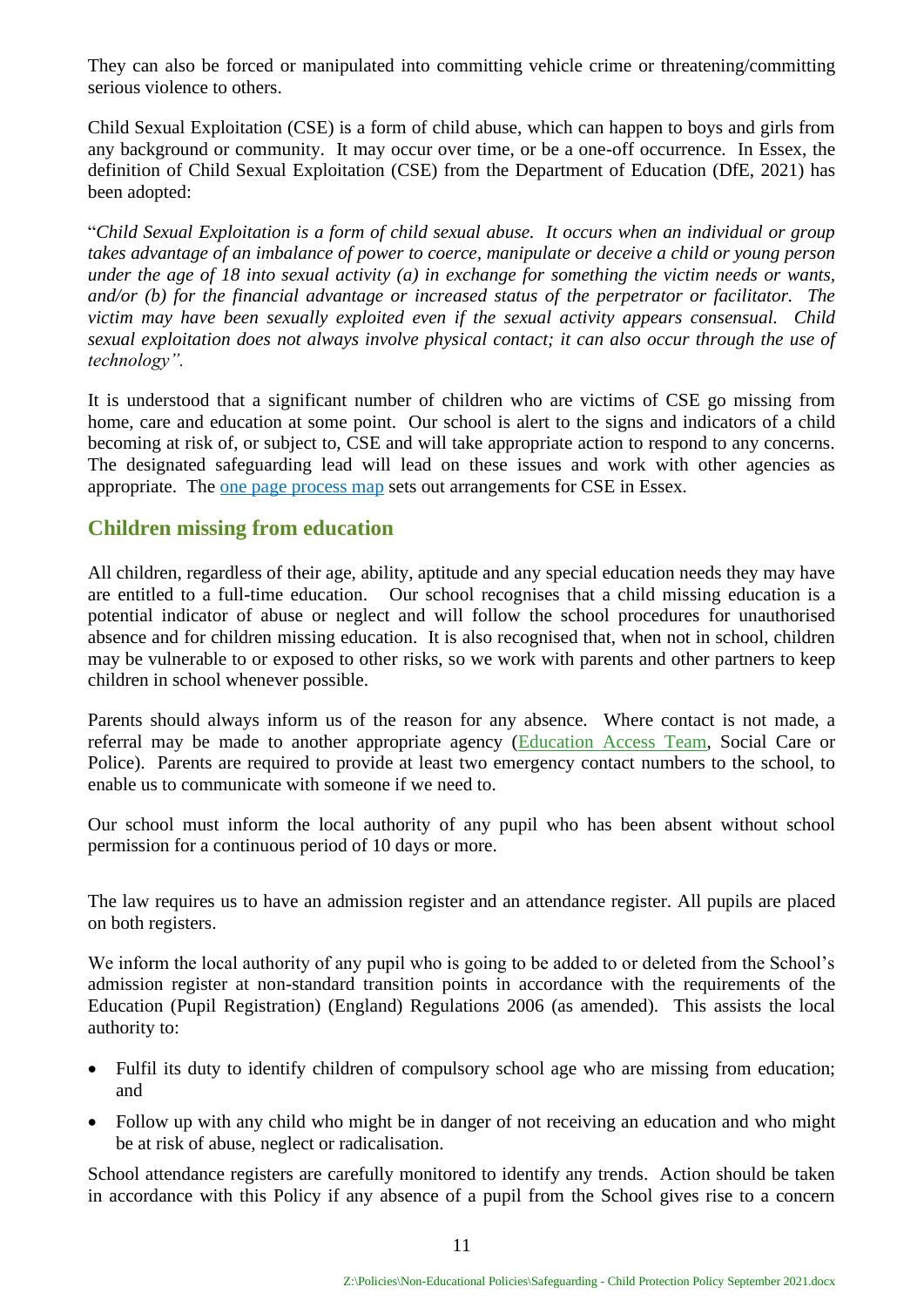about his/her welfare. We work in accordance with the Essex Protocol for children who go missing during the school day to ensure we have an appropriate response (see Appendix A).

#### **Contextual safeguarding**

Safeguarding incidents and behaviours can be associated with factors outside our school. All staff are aware of contextual safeguarding and the fact they should consider whether wider environmental factors present in a child's life are a threat to their safety and / or welfare. To this end, we will consider relevant information when assessing any risk to a child and share it with other agencies to support better understanding of a child and their family.

#### **Domestic abuse**

Domestic abuse can encompass a wide range of behaviours and may be a single incident or a pattern of incidents. Domestic abuse is not limited to physical acts of violence or threatening behaviour, and can include emotional, psychological, controlling or coercive behaviour, sexual and/or economic abuse. Our school recognizes that exposure to domestic abuse can have a serious, long-term emotional and psychological impact on children. We work with other key partners and will share relevant information where there are concerns that domestic abuse may be an issue for a child or family or be placing a child at risk of harm.

#### **So-called 'honour-based violence' (including Female Genital Mutilation and forced marriage)**

*Female Genital Mutilation* (FGM) comprises all procedures involving partial or total removal of the external female genitalia or other injury to female genital organs. It is illegal in the UK and a form of child abuse.

As of October 2015, the Serious Crime Act 2015 (Home Office, 2015) introduced a duty on teachers (and other professionals) to notify the police of known cases of female genital mutilation

where it appears to have been carried out on a girl under the age of 18. Our school will operate in accordance with the statutory requirements relating to this issue, and in line with local safeguarding procedures.

A *forced marriage* is one entered into without the full consent of one or both parties. It is where violence, threats or other forms of coercion is used and is a crime. Our staff understand how to report concerns where this may be an issue.

#### **Mental health**

Our staff are aware that mental health problems can, in some cases, be an indicator that a child has suffered or is at risk of suffering abuse, neglect or exploitation. We understand that, where children have suffered abuse or other potentially traumatic adverse childhood experiences, this can have a lasting impact throughout childhood, adolescence and into adulthood. Where we have concerns this may impact on mental health, these will be raised through our child concern process and if necessary we will seek advice and work with other agencies as appropriate to support a child and ensure they receive the help they need.

Positive mental health is the concern of the whole community and we recognise that schools play a key part in this. Woodlands Schools aim to develop the emotional wellbeing and resilience of all pupils and staff, as well as provide specific support for those with additional needs. We understand that there are risk factors which increase someone's vulnerability and protective factors that can promote or strengthen resiliency. The more risk factors present in an individual's life, the more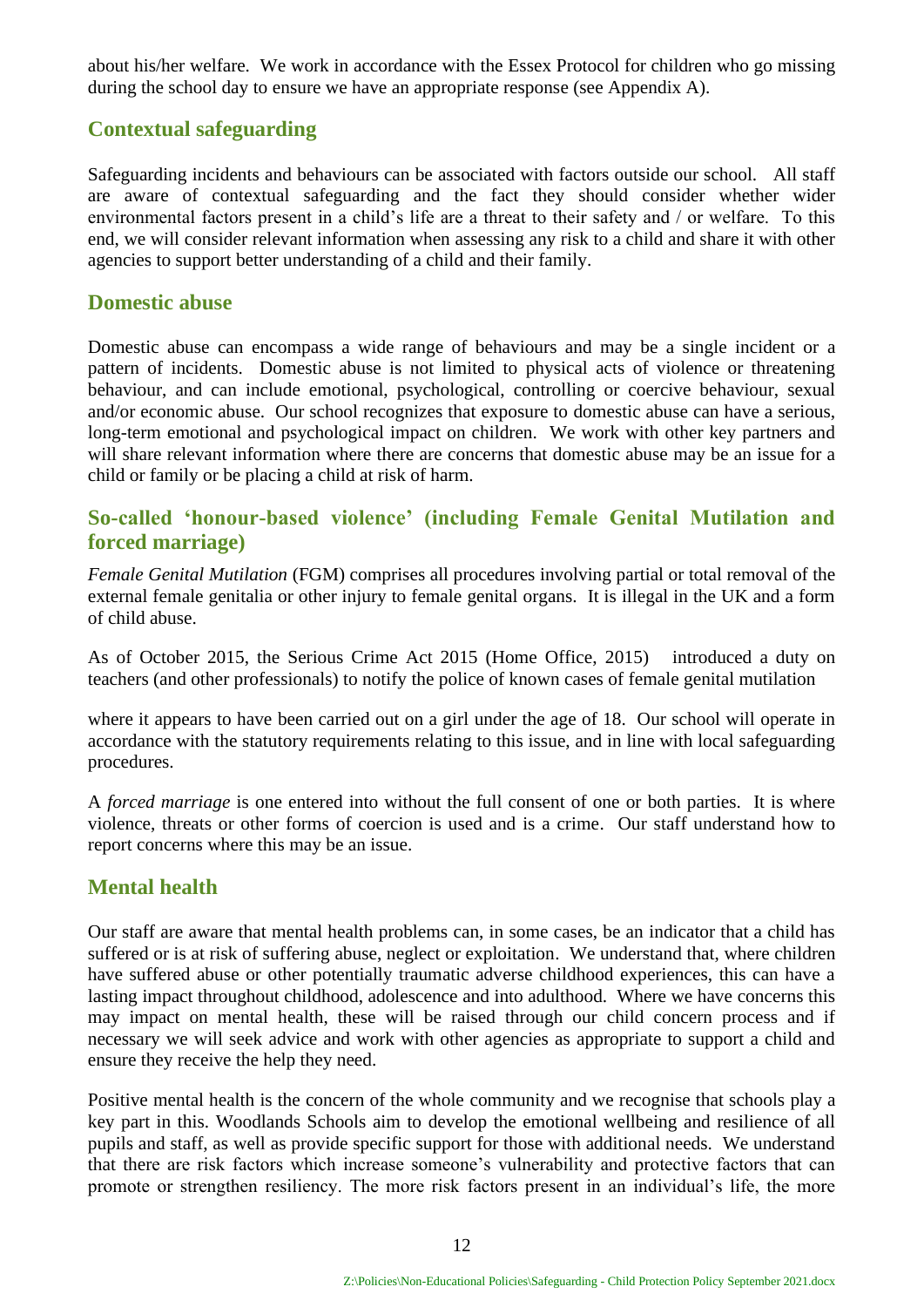protective factors or supportive interventions are required to counter-balance and promote further growth of resilience.

It is vital that we work in partnership with parents to support the well-being of our pupils. Parents should share any concerns about the well-being of their child with school, so appropriate support and interventions can be identified and implemented.

See Mental Health and Wellbeing Policy.

#### **Online safety**

We recognise that our children are growing up in an increasingly complex world, living their lives on and offline. This presents many positive and exciting opportunities, but we recognise it also presents challenges and risks. Any pupil can be vulnerable online, and their vulnerability can fluctuate depending on their age, developmental stage and personal circumstance. We want to equip our pupils with the knowledge needed to make the best use of the internet and technology in a safe, considered and respectful way, so they are able to reap the benefits of the online world.

The range of online risks could be categorised as:

- content: being exposed to illegal, inappropriate or harmful material; for example pornography, fake news, racist or radical and extremist views;
- contact: being subjected to harmful online interaction with other users; for example peer to peer pressure, commercial advertising as well as adults posing as children or young adults with the intention to groom or exploit them for sexual, criminal, financial or other purposes;
- conduct: personal online behaviour that increases the likelihood of, or causes, harm; for example making, sending and receiving explicit images, or online bullying
- commerce: risks such as online gambling, inappropriate advertising, phishing and/or financial scams

Our school is aware of the risks to children online and we seek to help children keep themselves safe online in a range of ways. Amongst other things this will reflect that many children now have unlimited unrestricted access to the internet via mobile phone networks (i.e., 3G, 4G and 5G), which some of them may abuste to sexually harass their peers, share indecent images consensually and non-consensually and view and share pornography and other harmful content. Further information about our approach to online safety is available in our IT Acceptable Use and E-Safety Policy.

#### **Peer on peer abuse**

Our staff recognise that children are capable of abusing their peers (including online) and that it is their responsibility to be clear in the understanding of our procedures and policy regarding peer-onpeer abuse.

Our school may be the only stable, secure and safe element in the lives of children at risk of, or who have suffered harm. Nevertheless, whilst at school, their behaviour may be challenging and defiant, or they may instead be withdrawn, or display abusive behaviours towards other children.

Our school recognises that some children may abuse their peers and that this may happen in school, or outside of it. Any incidents of peer-on-peer abuse will be managed in the same way as any other child protection concern and will follow the same procedures. Any concerns need to be reported to Designated Safeguarding Lead or Deputy Designated Safeguarding Lead. We will seek advice and support from other agencies as appropriate.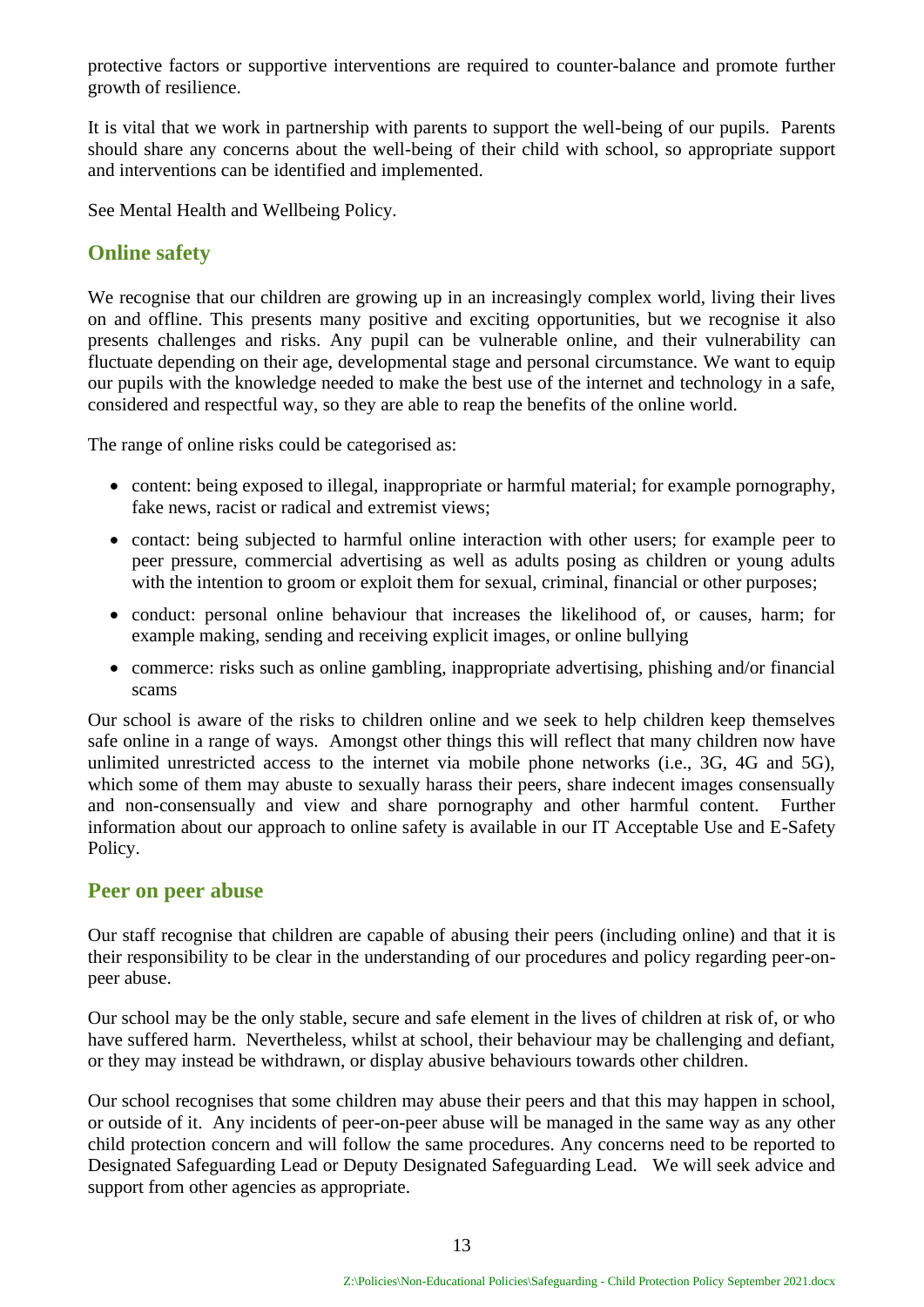Our school recognises that, even though peer-on-peer abuse / harmful sexual abuse may not be reported, it is likely that it is occurring and we are clear there is a zero tolerance to inappropriate or abusive behaviour. We understand the barriers which may prevent a child from reporting abuse and work actively to remove these.

Peer on peer abuse can manifest itself and present in different forms such as:

This may include:

- bullying (including cyberbullying prejudice-based and discriminatory bullying)
- abuse in intimate personal relationships between peers
- physical abuse which can include biting, hair-pulling, hitting, kicking, shaking, or other abuse that causes physical harm
- sexual violence / sexual harassment (this will be responded to in accordance with the detailed guidance in part 5 of KCSIE)
- Consensual and non-consensual sharing of nude and semi-nude images and/or videos (also known as sexting or youth-produced sexual imagery)
- 'up-skirting'
- initiation / hazing type violence and rituals.

We have a zero-tolerance approach to any of the above listed abuses or any harmful behaviour in school, and it is never passed off as 'just banter' or 'just having a laugh' or 'part of growing up' or 'boys being boys' as this can lead to a culture of unacceptable behaviours and an unsafe environment for children.

We recognise that it is more likely that girls will be victims and boys perpetrators, but that all 'peeron-peer' abuse is unacceptable and will be taken seriously. We will take swift action to intervene where abuse occurs, challenging inappropriate behaviours when they occur – we do not normalise abuse, nor allow a culture where it is tolerated.

As well as supporting victims and any other children affected by 'peer-on-peer' abuse we recognise the alleged perpetrator is likely to have considerable unmet needs as well as posing a risk of harm to other children. Evidence suggests that such children may have suffered considerable disruption in their lives, may have witnessed or been subjected to physical or sexual abuse, may have problems in their educational development and may have committed other offences. Any long-term plan to reduce the risk posed by the alleged perpetrator must also address their needs.

We use lessons and assemblies to help children understand, in an age-appropriate way, what abuse is and we encourage them to tell a trusted adult if someone is behaving in a way that makes them feel uncomfortable. Our school understands the different gender issues that can be prevalent when dealing with peer on peer abuse.

We will never make a child feel ashamed for reporting abuse, nor that they are creating a problem by doing so (Anti Bullying Policy and Policy for Promoting Good Behaviour).

#### <span id="page-13-0"></span>**Prevention of radicalisation**

As of July 2015, the [Counter-Terrorism and Security Act \(HMG, 2015\)](http://www.legislation.gov.uk/ukpga/2015/6/contents) placed a new duty on schools and other education providers. Under section 26 of the Act, schools are required, in the exercise of their functions, to have "due regard to the need to prevent people from being drawn into terrorism". This duty is known as the Prevent duty.

It requires schools to: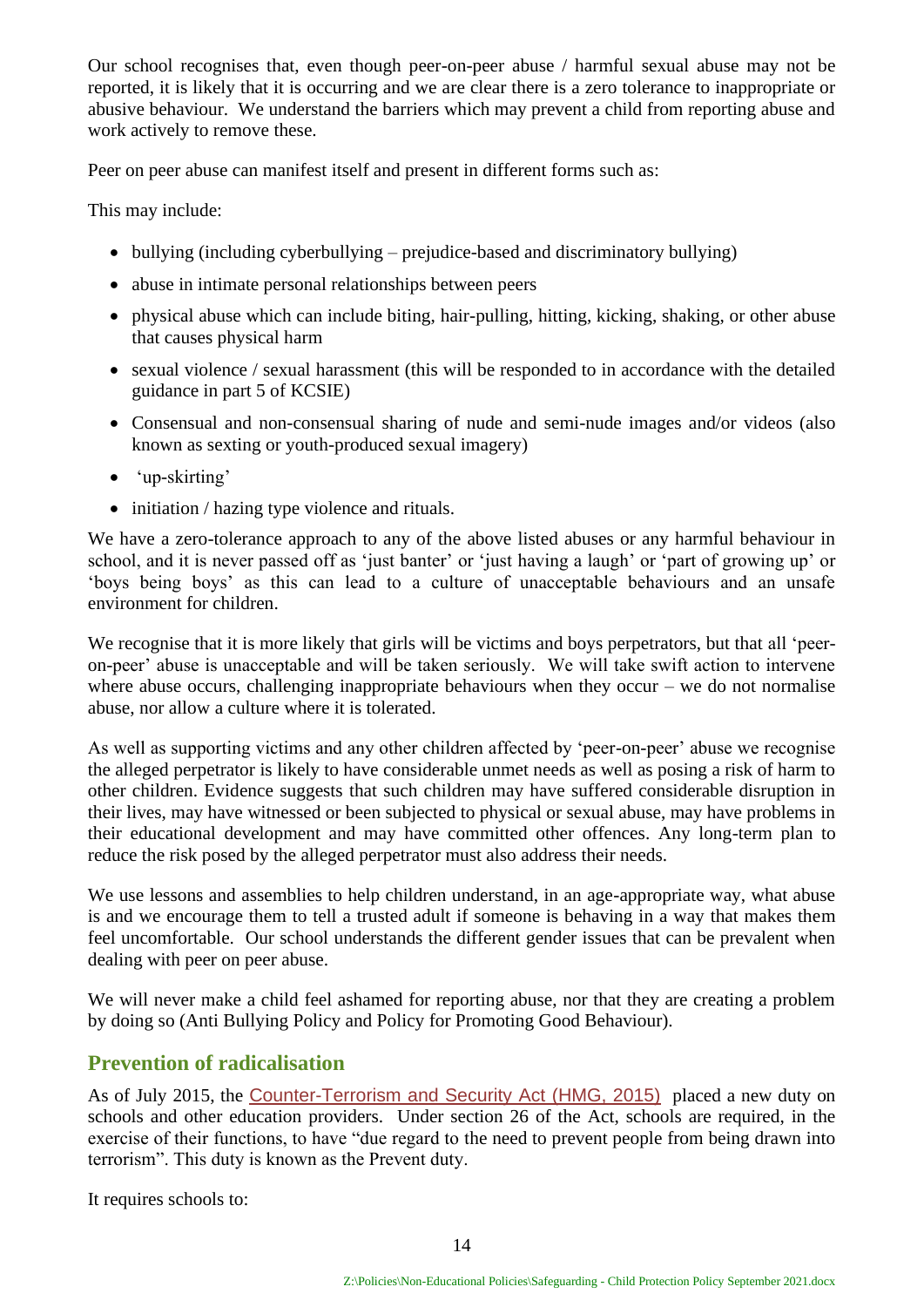- teach a broad and balanced curriculum which promotes spiritual, moral, cultural, mental and physical development of pupils and prepares them for the opportunities, responsibilities and experiences of life and must promote community cohesion
- be safe spaces in which children / young people can understand and discuss sensitive topics, including terrorism and the extremist ideas that are part of terrorist ideology, and learn how to challenge these ideas
- be mindful of their existing duties to forbid political indoctrination and secure a balanced presentation of political issues

CHANNEL is a national programme which focuses on providing support at an early stage to people identified as vulnerable to being drawn into terrorism.

Our school works in accordance with local procedures for PREVENT and with other agencies, sharing information and concerns as appropriate. Where we have concerns about extremism or radicalisation, we will seek advice from appropriate agencies and, if necessary, refer to Social Care and / or the Channel Panel.

#### <span id="page-14-0"></span>**Serious violence**

All staff are aware of indicators which may signal that children are at risk from or involved with serious violent crime. These may include increased absence from school, a change in friendships or relationships with older individuals or groups, a significant decline in performance, signs of selfharm or a significant change in well-being, or signs of assault or unexplained injuries. Unexplained gifts or new possessions could also indicate that a child has been approached by, or is involved with, individuals associated with criminal networks or gangs.

#### <span id="page-14-1"></span>**Children with family members in prison**

We are aware that children with a parent or other family members who are in prison can become at risk through poverty, stigma, isolation and poor mental health. We recognise that the National Information Centre on Children of Offenders can provide support and strategies to help such children.

#### <span id="page-14-2"></span>**Children and the court system**

Children can sometimes experience the justice system by having to appear in court, either for crimes they have witnessed or crimes that have been committed against them. We recognise that the government publication Young witness booklet for  $5 - 11$  year olds, 'Going to Court' provides a child friendly, age appropriate explanation of what to expect.

The Ministry of Justice also provides important information for parents and carers with their 'child arrangements information tool'.

#### <span id="page-14-3"></span>**Homelessness**

Being homeless or being at risk of becoming homeless presents a real risk to a child's welfare. The designated safeguarding lead (and deputy) should be aware of contact details and referral routes into the Local Housing Authority so they can raise/progress concerns at the earliest opportunity. Indicators that a family may be at risk of homelessness include household debt, rent arrears, domestic abuse and anti-social behaviour, as well as the family being asked to leave a property. Whilst referrals and/or discussion with the Local Housing Authority should be progressed as appropriate, and in accordance with local procedures, this does not, and should not, replace a referral into children's social care where a child has been harmed or is at risk of harm.

<https://www.essex.gov.uk/housing>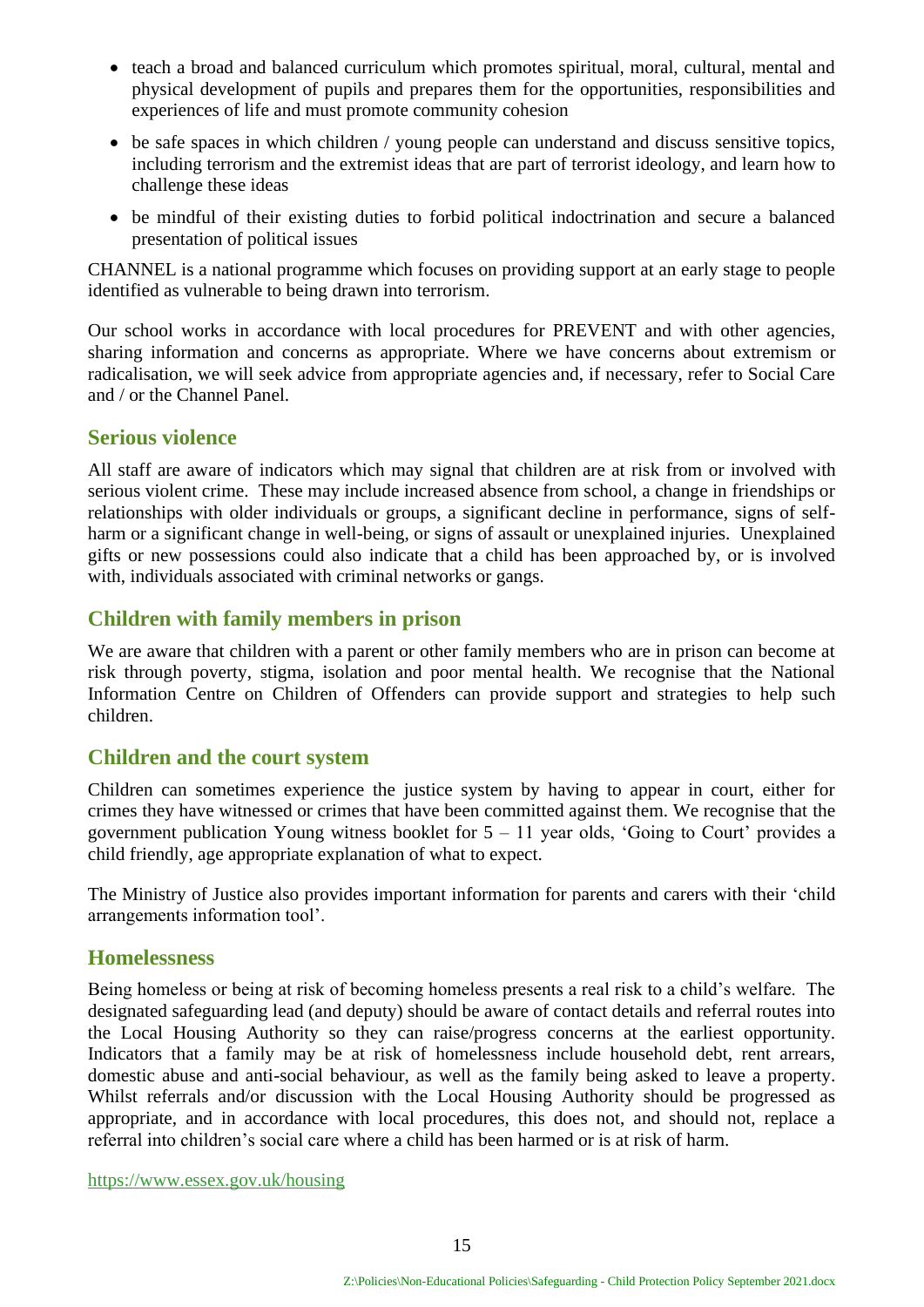#### <span id="page-15-0"></span>**Recognising Signs of Abuse**

All staff should be concerned if they observe a child with any of the following possible signs of abuse or neglect. Whilst these signs may not be evidence themselves, they may be a warning, particularly if a child is exhibiting several signs or a pattern emerges. (There may be other reasons for a child showing such signs).

- any injury which is not typical of the bumps, scrapes or marks usually associated with an accidental injury.
- unexplained injuries on a regular basis.
- frequently has injuries (even where an apparently reasonable explanation is provided).
- gives confused or conflicting explanations about how an injury/injuries were sustained.
- exhibits significant changes in behaviour, academic performance, attitude, demeanour, becomes withdrawn etc.
- indulges in, or talks about, sexual behaviour which is unusually or inappropriately explicit for their age/stage of development.
- has an indication of possible self-harm, for example recurrent cuts, scratches or other marks on the arm.
- has an indication of mental strain, for example stress, depression, lack of motivation which is out of character, extreme tiredness, uncharacteristic outbursts of anger, frequently over emotional.
- disclosures of an incident or incidents in which they may have been significantly harmed.
- any other cause to believe they may be suffering harm.

#### **FGM** (Female Genital Mutilation)

Possible signs that FGM may have taken place include long periods away from school, longer than usual time spent in the toilet, difficulty walking, sitting, standing or running, reluctance to undergo normal medical examinations, recurring urinary tract infections, prolonged absences with a change in behaviour, change in manner/mode of dress, requiring to be excused from PE without support of GP, eating disorders, self harming or suicide attempts, disclosure.

#### **CSE** (Child Sexual Exploitation)

Possible signs and vulnerabilities may include low self-esteem/confidence, learning disabilities, chaotic/dysfunctional household, history of abuse, recent bereavement or loss, change in physical appearance, physical injuries, receipt of gifts from unknown sources, self harm, poor mental health, estranged from family, absence from school, evidence of sexual bullying/vulnerability through internet/social media sites.

#### **Radicalisation and Extremism**

Possible signs may include: General changes of mood, patterns of behaviour, secrecy, changes of friends and mode of dress, use of inappropriate language, possession of violent extremist literature, the expression of extremist views, advocating violent actions and means, association with known extremists, seeking to recruit others to an extremist ideology.

#### **Child in Need**

The School also recognises that, in addition to children who are being abused or at risk of serious harm, there may be children in need who require support and help. These children may include those: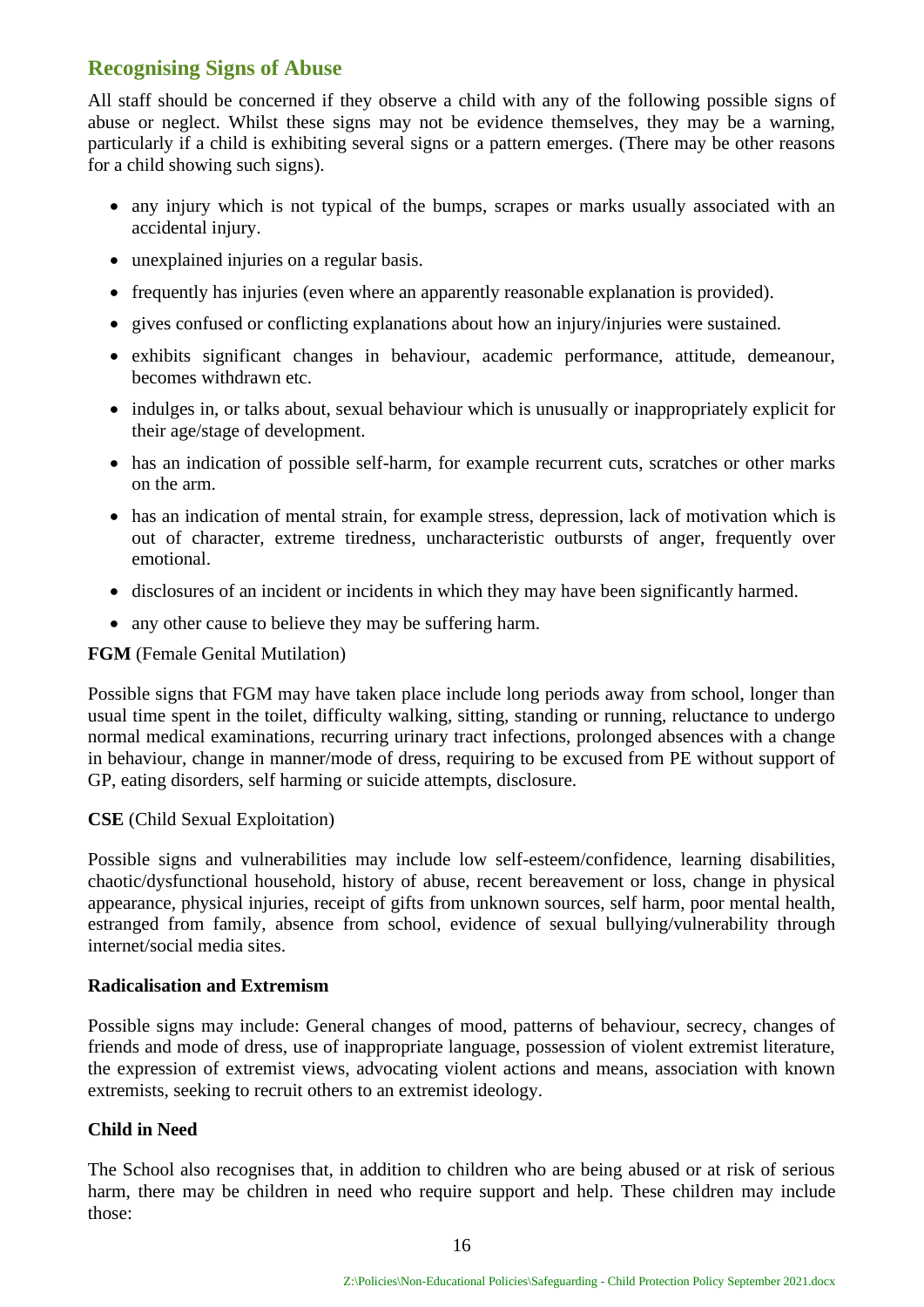- coping with a disability
- undergoing certain medical treatments
- parental illness/disability
- family in acute stress
- family dysfunction
- poor body image

These lists are by no means exhaustive. Further information is available within KCSIE, on the ESCB www.escb.co.uk and NSPCC www.nspcc.org.uk websites.

#### <span id="page-16-0"></span>**Supporting Pupils At Risk**

Our school is committed to ensuring that pupils receive the right help at the right time. We recognise that children who are abused or who witness violence may find it difficult to develop a sense of self-worth or view the world as a positive place.

We will endeavour to support all pupils through:

- The curriculum to encourage our pupils to stay safe, develop healthy relationships, selfesteem and self-motivation.
- The school ethos which promotes a positive, supportive and secure environment and which gives all pupils and adults a sense of being respected and valued.
- The implementation of the school's behaviour management and anti-bullying policies.
- A consistent approach agreed by all staff which will endeavour to ensure the pupil knows that some behaviour is unacceptable but that they are valued.
- Regular liaison with other professionals and agencies who support the pupils and their families.
- A commitment to develop open and honest and supportive relationships with parents, always with the child's best interest as paramount.
- The development and support of a responsive and knowledgeable staff group, trained to respond appropriately in all matters of child protection.
- Recognition that children with behavioural difficulties and disabilities are most vulnerable to abuse, and that staff who work in any capacity with children with profound and multiple disabilities, sensory impairment and/or emotional and behavioural problems need to be particularly sensitive to signs of abuse.
- Recognition that in a home environment where there is domestic violence, drug or alcohol abuse, children are also vulnerable and may be in need of support or protection.

#### <span id="page-16-1"></span>**Children potentially at risk of greater harm**

We recognise that some children may potentially be at risk of greater harm and require additional help and support. These may be children with a Child in Need or Child Protection Plan, those in Care or previously in Care or those requiring mental health support. We work with Social Care and other appropriate agencies to ensure there is a joined-up approach to planning for these children and that they receive the right help at the right time.

Our school understands that children with special educational needs (SEN) and disabilities can face additional safeguarding challenges. Barriers can exist when recognising abuse and neglect in this group of children. These can include: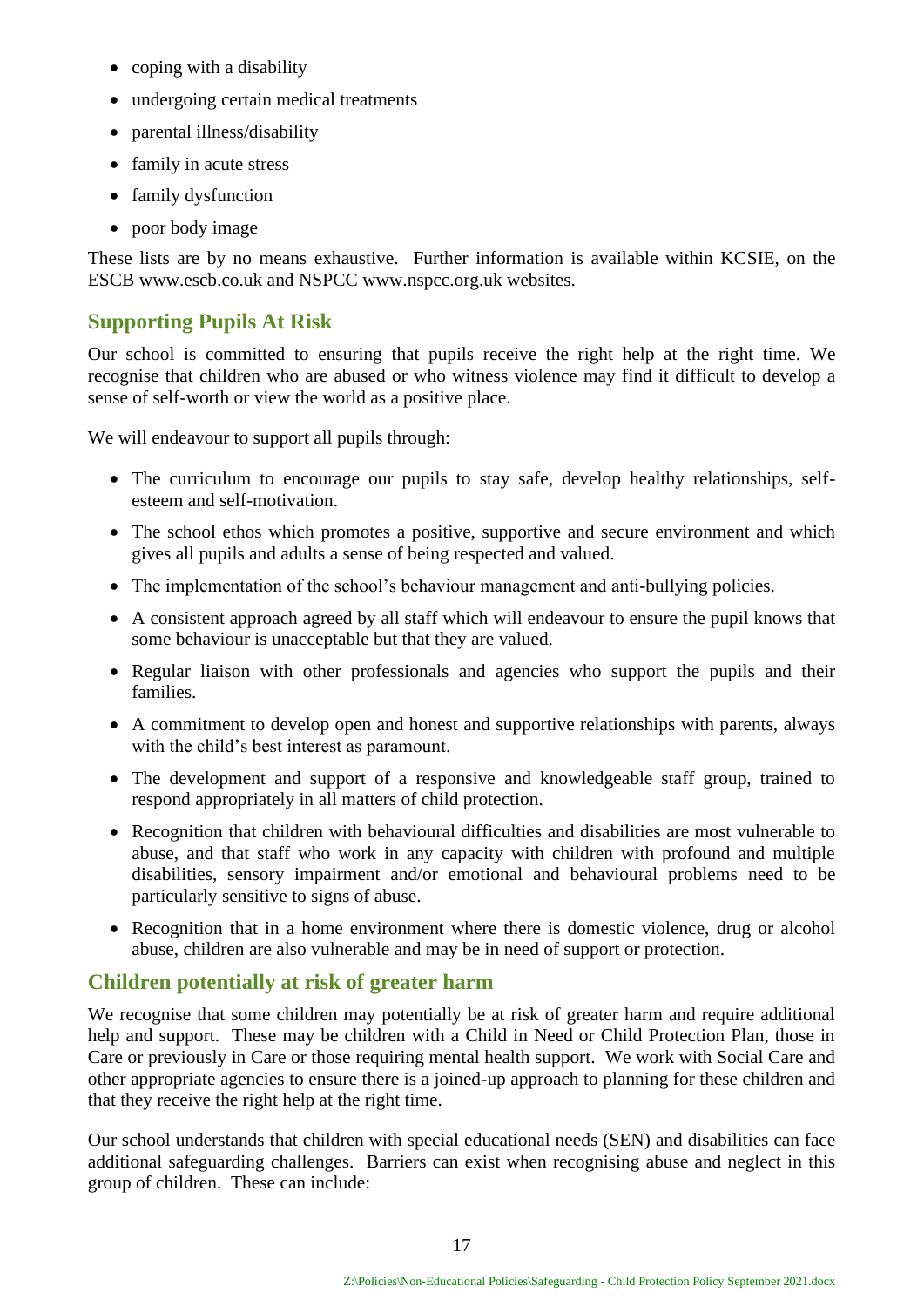- Assumptions that indicators of possible abuse such as behaviour, mood and injury relate to the child's disability, without further exploration
- That they may be more prone to peer group isolation than others
- The potential to be disproportionally impacted by things like bullying, without outwardly showing signs
- Communication difficulties in overcoming these barriers

#### <span id="page-17-0"></span>**Procedures**

WSL works with key local partners to promote the welfare of children and protect them from harm. This includes providing a co-ordinated offer of early help when additional needs of children are identified and contributing to inter-agency plans which provide additional support (through a Child in Need or a Child Protection plan).

All staff members have a duty to identify and respond to suspected / actual abuse or disclosures of abuse. Any member of staff, volunteer or visitor to the school who receives a disclosure or allegation of abuse, or suspects that abuse may have occurred must report it immediately to the DSL (or, in their absence, the DDSL).

All action is taken in accordance with the following guidance;

- Essex Safeguarding Children Board guidelines the SET (Southend, Essex and Thurrock) Child Protection Procedures (ESCB, 2019)
- [Essex Effective Support](http://links.govdelivery.com/track?type=click&enid=ZWFzPTEmbWFpbGluZ2lkPTIwMTgwNDExLjg4MjIzMTExJm1lc3NhZ2VpZD1NREItUFJELUJVTC0yMDE4MDQxMS44ODIyMzExMSZkYXRhYmFzZWlkPTEwMDEmc2VyaWFsPTE3MzE0NjA5JmVtYWlsaWQ9am8uYmFyY2xheUBlc3NleC5nb3YudWsmdXNlcmlkPWpvLmJhcmNsYXlAZXNzZXguZ292LnVrJmZsPSZleHRyYT1NdWx0aXZhcmlhdGVJZD0mJiY=&&&100&&&https://www.essexeffectivesupport.org.uk/)
- Keeping Children Safe in Education (DfE, 2021)
- Working Together to Safeguard Children (DfE, 2018)
- 'Effective Support for Children and Families in Essex' (ESCB)
- PREVENT Duty Counter-Terrorism and Security Act (HMG, 2015)

When new staff, volunteers, peripatetic staff or regular visitors join our school they are informed of the safeguarding arrangements in place. They are given a copy of our Schools' Child Protection policy (including appendices) to read, told who our DSLs are and informed how to share concerns with them. New staff, volunteers and peripatetic staff are required to sign to confirm they have received and read these documents.

Any staff member or visitor to WSL must refer any concerns to the DSL or DDSL. Where there is risk of immediate harm, concerns will be referred immediately by telephone to the Children and Families Hub and / or the Police. Less urgent concerns or requests for support will be sent to the Children and Families Hub via the [Essex Effective Support](http://links.govdelivery.com/track?type=click&enid=ZWFzPTEmbWFpbGluZ2lkPTIwMTgwNDExLjg4MjIzMTExJm1lc3NhZ2VpZD1NREItUFJELUJVTC0yMDE4MDQxMS44ODIyMzExMSZkYXRhYmFzZWlkPTEwMDEmc2VyaWFsPTE3MzE0NjA5JmVtYWlsaWQ9am8uYmFyY2xheUBlc3NleC5nb3YudWsmdXNlcmlkPWpvLmJhcmNsYXlAZXNzZXguZ292LnVrJmZsPSZleHRyYT1NdWx0aXZhcmlhdGVJZD0mJiY=&&&100&&&https://www.essexeffectivesupport.org.uk/) portal. The school may also seek advice from Social Care or another appropriate agency about a concern, if we are unsure how to respond to it. Wherever possible, we will share any safeguarding concerns, or an intention to refer a child to Children's Social Care, with parents or carers. However, we will not do so where it is felt that to do so could place a child at greater risk of harm or impede a criminal investigation. We do not require parental consent for referrals. On occasions, it may be necessary to consult with the Children and Families Hub and/or Essex Police for advice on when to share information with parents/carers.

If a member of staff continues to have concerns about a child and feels the situation is not being addressed or does not appear to be improving, all staff understand they should press for reconsideration of the case with the DSL.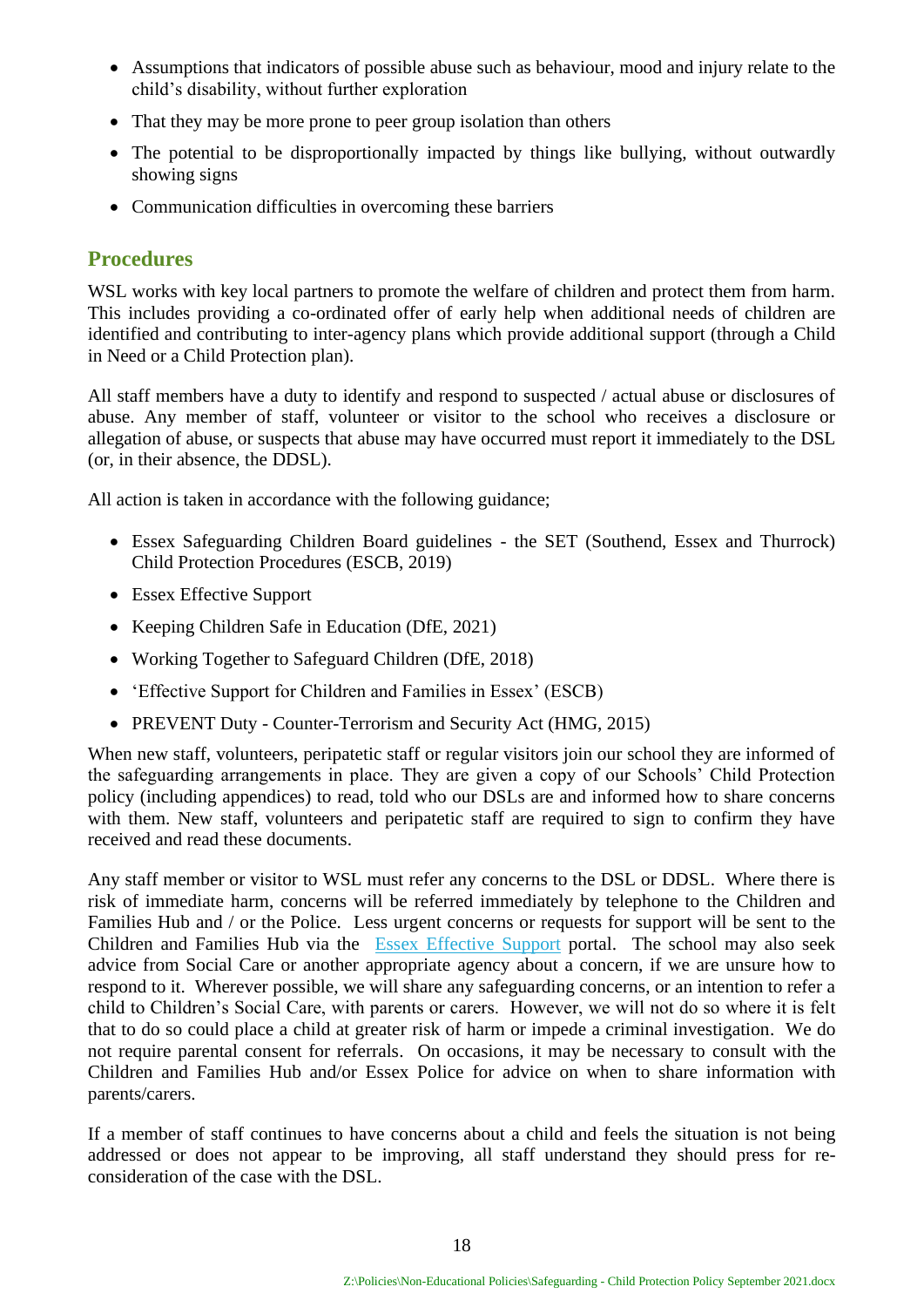If, for any reason, the DSL (or DDSL) is not available, this will not delay appropriate action being taken. Safeguarding contact details are displayed in the school to ensure that all staff members have unfettered access to safeguarding support, should it be required. Any individual may refer to Social Care where there is suspected or actual risk of harm to a child.

When new staff, volunteers or regular visitors join our school they are given a Safeguarding Advice and Information leaflet and informed of the safeguarding arrangements in place, the name of the DSL (and DDSL) and how to share concerns with them.

#### <span id="page-18-0"></span>**Training**

The DSL (and DDSL) undertake Level 3 child protection training at least every two years. The Head Teachers, all staff members and directors receive appropriate child protection training which is regularly updated and in line with advice from the Essex Safeguarding Children Board (ESCB). In addition, all staff members receive safeguarding and child protection updates as required, but at least annually, to provide them with relevant skills and knowledge to safeguard children effectively. Records of any child protection training undertaken is kept for all staff and directors.

The school ensures that the DSL (and DDSL) also undertake training in inter-agency working and other matters as appropriate by attending termly local authority safeguarding update/training forums.

#### <span id="page-18-1"></span>**Professional confidentiality**

Confidentiality is an issue which needs to be discussed and fully understood by all those working with children, particularly in the context of child protection. A member of staff must never guarantee confidentiality to anyone about a safeguarding concern (including parents / carers or pupils) or promise to keep a secret. In accordance with statutory requirements, where there is a child protection concern, this must be reported to the designated safeguarding lead and may require further referral to and subsequent investigation by appropriate authorities.

Information on individual child protection cases may be shared by the DSL (or DDSL) with other relevant staff members. This will be on a 'need to know' basis only and where it is in the child's best interests to do so.

#### <span id="page-18-2"></span>**Records and information sharing**

Well-kept records are essential to good child protection practice. WSL is clear about the need to record any concern held about a child or children within our school and when these records should be shared with other agencies.

Where there are concerns about the safety of a child, the sharing of information in a timely and effective manner between organisations can reduce the risk of harm. Whilst the Data Protection Act 2018 places duties on organisations and individuals to process personal information fairly and lawfully, it is not a barrier to sharing information where the failure to do so would result in a child or vulnerable adult being placed at risk of harm. Similarly, human rights concerns, such as respecting the right to a private and family life would not prevent sharing information where there are real safeguarding concerns. Fears about sharing information cannot be allowed to stand in the way of the need to safeguard and promote the welfare of children at risk of abuse or neglect. Generic data flows related to child protection are recorded in our Records of Processing Activity and regularly reviewed; and our online school privacy notices accurately reflect our use of data for child protection purposes.

Any member of staff receiving a disclosure of abuse or noticing signs or indicators of abuse, will record it as soon as possible, noting what was said or seen (if appropriate, using a body map to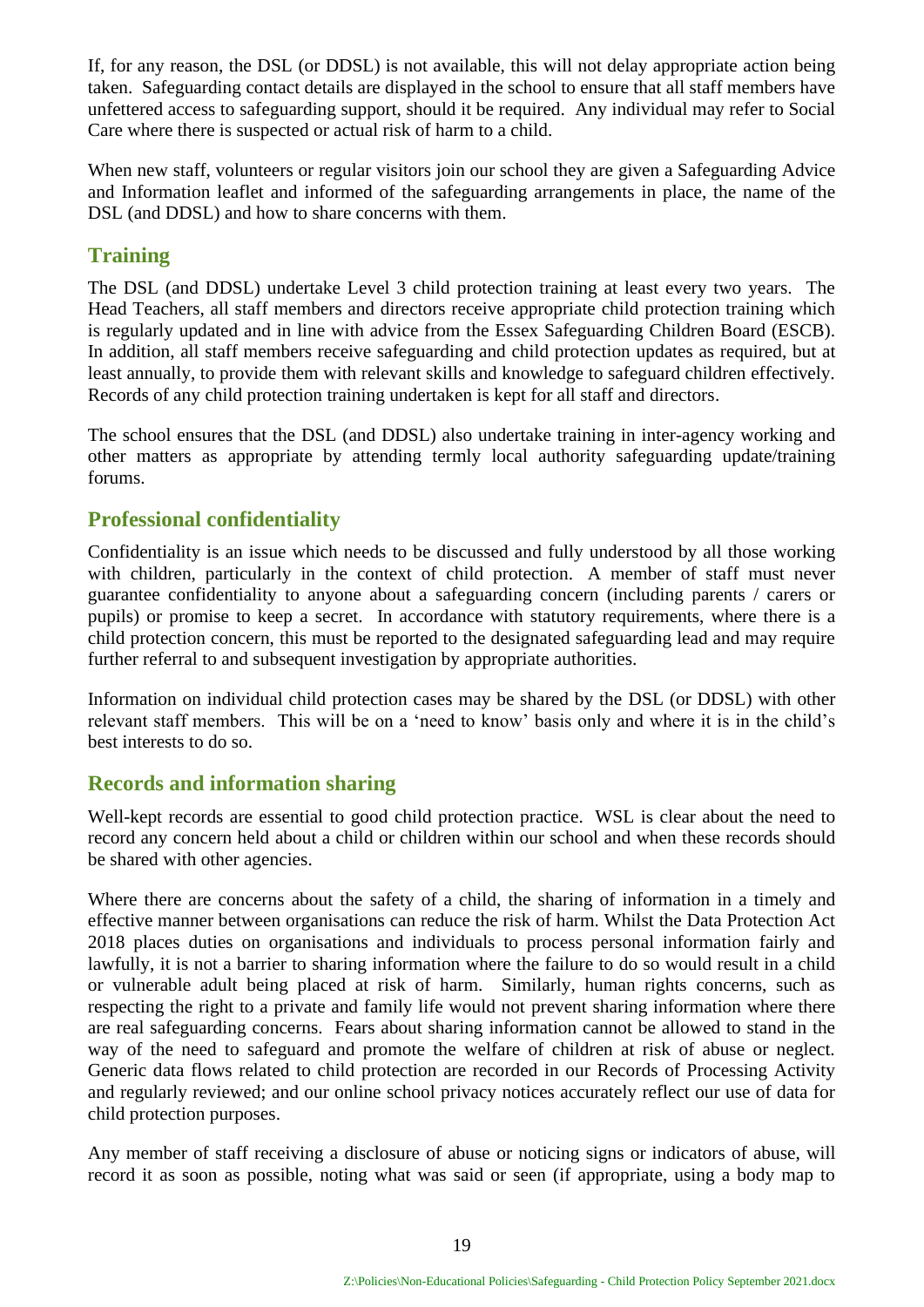record), giving the date, time and location. This is then presented to the DSL (or DDSL), who will decide on appropriate action and record this accordingly.

The DSL and the Deputy DSL responsible at each setting meet regularly to review any information and concerns regarding safeguarding issues. The DSLs and DDSLs meet half termly at the Child Protection Committee Meeting.

Documentation and file notes are kept either in a confidential file in chronological order (which is separate to pupil files) and stored in a secure fire-proof cabinet or on a secure, password protected and backed up server which only the DSL/Headteacher have access to. The only keys for this filing cabinet are held by the DSL. All child protection records are stored securely and confidentially and will be transferred in full to a child's new school upon leaving directly to the new DSL, either by hand delivery or recorded post (in line with ECC policy).

Any records related to child protection are kept on an individual child protection file for that child (which is separate to the pupil file). All child protection records are stored securely and confidentially and will be retained for 25 years after the pupil's date of birth, or until they transfer to another school / educational setting.

In line with statutory guidance, where a pupil transfers from our school to another school their child protection records will be forwarded to the new educational setting. These will be marked 'Confidential' and for the attention of the receiving school's DSL, with a return address on the envelope so it can be returned to us if it goes astray. We will obtain evidence that the paperwork has been received by the new school and then destroy any copies held in our school. Where appropriate, the DSL may also make contact with the new educational setting in advance of the child's move there, to enable planning so appropriate support is in place when the child arrives.

Where a pupil joins our school, we will request child protection records from the previous educational establishment (if none are received).

#### <span id="page-19-0"></span>**Interagency working**

It is the responsibility of the DSL to ensure that the school is represented at, and that a report is submitted to, any statutory meeting called for children on the school roll or previously known to them. Where possible and appropriate, any report will be shared in advance with the parent(s) / carer(s). The member of staff attending the meeting will be fully briefed on any issues or concerns the school has and be prepared to contribute to the discussions.

If a child is subject to a Care, Child Protection or a Child in Need plan, the DSL will ensure the child is monitored regarding their school attendance, emotional well-being, academic progress, welfare and presentation. If the school is part of the core group, the DSL will ensure the school is represented, provides appropriate information and contributes to the plan at these meetings. Any concerns about the Child Protection plan and / or the child's welfare will be discussed and recorded at the core group meeting, unless to do so would place the child at further risk of significant harm. In this case the DSL will inform the child's key worker immediately and then record that they have done so and the actions agreed.

At WSL we follow the guidance as given in KCSIE Sept 2021, with regards to our duties under early help where the DSL or DDSL will generally lead on liaising with other agencies and setting up an inter-agency assessment as appropriate. Staff may be required to support other agencies and professionals in an early help assessment, in some cases acting as the lead practitioner. Any such cases should be kept under constant review and consideration given to a referral to children's social care for assessment for statutory services, if the child's situation does not appear to be improving or is getting worse.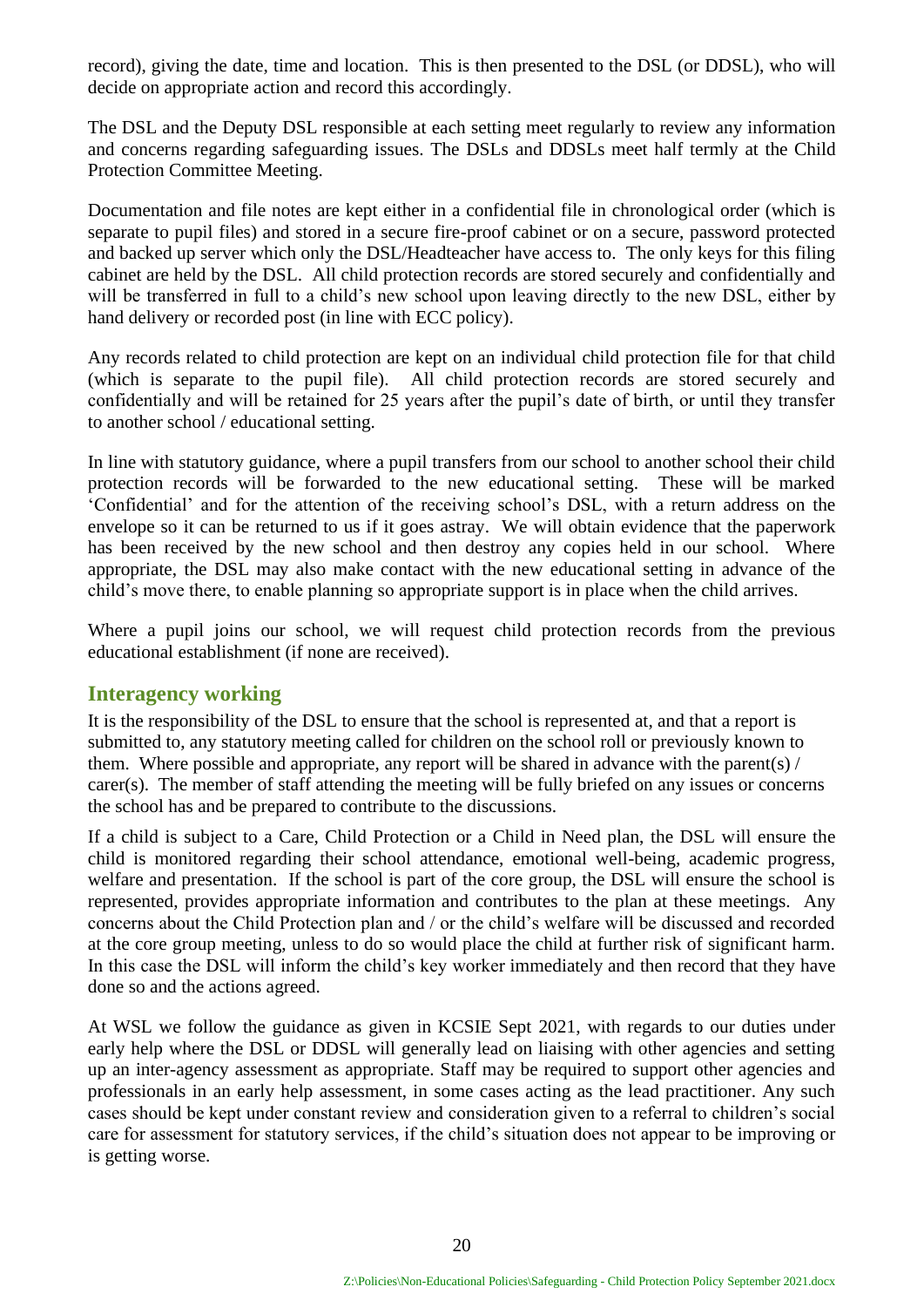#### <span id="page-20-0"></span>**Allegations involving a member of staff**

All staff members are made aware of the boundaries of appropriate behaviour and conduct. These matters form part of staff induction and are outlined in the Code of Conduct. The WSL works in accordance with statutory guidance and the SET procedures (ESCB, 2019) in respect of allegations against an adult working with children (in a paid or voluntary capacity).

The school has processes in place for reporting any concerns about a member of staff (or any adult working with children). Any concerns about the conduct of a member of staff must be referred to the Head Teacher (or the Deputy Headteacher in their absence), as they have responsibility for managing employment issues. Where the allegation concerns an agency member of staff, the Head Teacher (or Deputy) will liaise with the agency, while following due process.

Where the concern involves the Head Teacher, it should be reported directly to the Board.

SET procedures (ESCB, 2019) require that, where an allegation against a member of staff is received, the Head Teacher or the Board must inform the duty Local Authority Designated Officer (LADO) in the Children's Workforce Allegations Management Team on **03330 139 797** within one working day. However, wherever possible, contact with the LADO will be made immediately as they will then advise on how to proceed and whether the matter requires Police involvement. This will include advice on speaking to pupils and parents and HR. The school does not carry out any investigation before speaking to the LADO.

The School has a statutory legal duty to refer an individual, where there is the risk that he or she may harm, or has caused harm to children, to the Disclosure and Barring Service (DBS) within one month of the individual's dismissal because he or she has been considered unsuitable to work with children. Reports concerning all members of staff are made by the Head Teacher. If the Head Teacher is involved, the report is made by the Chair of the Board.

Where a teacher has been dismissed (or would have been dismissed had he or she not resigned), the Head Teacher will decide whether to make a referral to the Teaching Regulation Agency (TRA). This may be due to unacceptable professional conduct, conduct that brings the profession into disrepute or a conviction at any time for a relevant offence, for example.

Staffing matters are confidential and the school operates within a statutory framework around Data Protection.

#### <span id="page-20-1"></span>**Low Level Concerns**

It may be possible that a member of staff acts in a way that does not cause risk to children, but is however inappropriate. A member of staff who has a concern about another member of staff should inform the Head Teacher about their concern. This will be recorded and filed in accordance with our GDPR and Data Protection Policies (See Staff Code of Conduct).

#### <span id="page-20-2"></span>**Early Years Foundation Stage (including Little Acorns)**

This Policy applies to the School's provision for the Early Years Foundation Stage (EYFS).

In accordance with the EYFS Statutory Framework, Sec 3.8, if there is an allegation of serious harm or abuse by any person living, working or looking after children in our EYFS or elsewhere, or any other abuse on the premises a report will be made to Ofsted within 14 days.

The School's policy on the use of mobile phones and cameras in the setting is clearly outlined in the Mobile Phone and Camera Policy (Little Acorns) and the Schools' E-Safety Policy. All Staff in the EYFS adhere to the restrictions placed on the use of mobile phones and cameras as specified in the EYFS Statutory Framework, section 3.4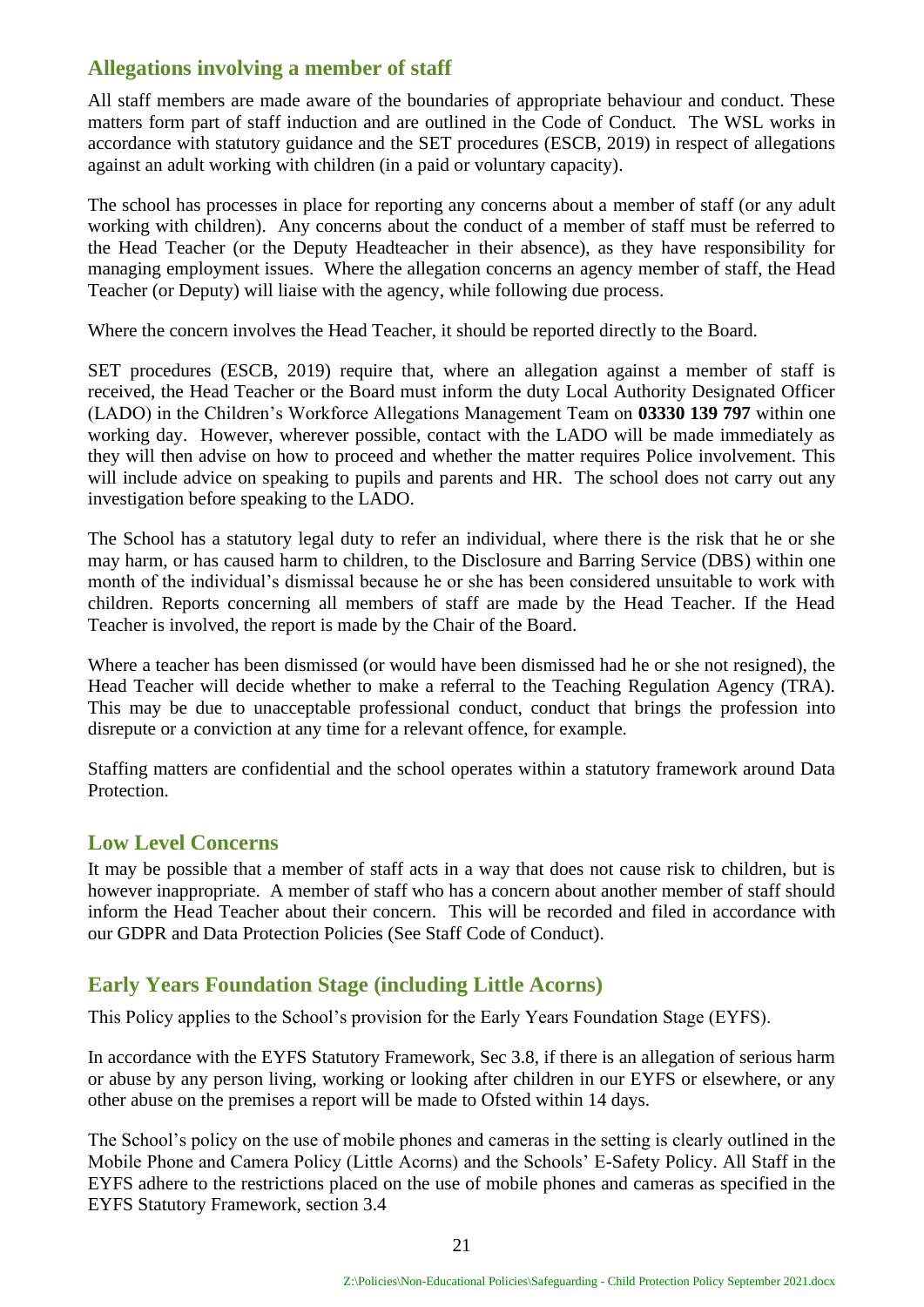Safeguarding training for the staff in the EYFS will include guidance on identifying the signs of possible abuse and neglect (such as significant changes in a pupil's behaviour, deterioration in wellbeing, physical indications, or comments which give cause for concern), and on how to respond in a timely and appropriate way to such signs or to inappropriate behaviour in other members of staff or any other person working with children (EYFS Statutory Framework 3.6).

#### <span id="page-21-0"></span>**Use of reasonable force**

The term 'reasonable force' covers a broad range of actions used by staff that involve a degree of physical contact to control or restrain children. There are circumstances when it is appropriate for staff to use reasonable force to safeguard children and young people, such as guiding a child to safety or breaking up a fight. 'Reasonable' means using no more force than is needed. Our school works in accordance with statutory and local guidance on the use of reasonable force (see section 2) and recognises that where intervention is required, it should always be considered in a safeguarding context.

#### <span id="page-21-1"></span>**Whistleblowing**

All members of staff and the wider school community should be able to raise concerns about poor or unsafe practice and feel confident any concern will be taken seriously by the school leadership team. We have 'whistleblowing' procedures in place and these are available in the school Whistleblowing Policy. However, for any member of staff who feels unable to raise concerns internally, or where they feel their concerns have not been addressed, they may contact the **NSPCC** [whistleblowing helpline](https://www.nspcc.org.uk/what-you-can-do/report-abuse/dedicated-helplines/whistleblowing-advice-line/) on: 0800 028 0285 (line is available from 8:00 AM to 8:00 PM, Monday to Friday) or by email at: [help@nspcc.org.uk.](mailto:help@nspcc.org.uk)

Parents or others in the wider school community with concerns can contact the NSPCC general helpline on: 0808 800 5000 (24 hour helpline) or email: [help@nspcc.org.uk.](mailto:help@nspcc.org.uk)

#### <span id="page-21-2"></span>**E-Safety, Mobile Phones and Cameras**

The school has adequate, robust systems for filtering and monitoring of usage to keep children safe when accessing the internet at school. All staff must have a working understanding of the use of the E-Safety policy (main School) Mobile Phone and Camera Policy (Little Acorns). In addition all staff working in the EYFS must comply with the following procedures:

The EYFS does not allow the use of mobile phones, any image recording device, or personal technical equipment such as lap tops, I pads etc to be used in the setting without prior permission of the Head of EYFS.

- We do not allow the use of mobile phones, on the premises either indoors or in the outdoor play area in the EYFS..
- Staff are asked to keep their mobile phones with their personal belongings while children are on the premises, they may of course use their phones during their lunch break in the school staff room or away from the EYFS classrooms.
- In case of emergency, staff are advised that they may give the School phone number 01277 245585 Hutton Manor or 01277 233288 Great Warley to immediate family and schools etc to be contacted on.
- Parents and visitors will be asked to ensure their phones are kept in their bags for the duration of their visit.
- If parents or visitors need to use their mobile phone they will be asked to leave the premises in order to do so.
- Members of staff must not bring their own cameras or video recorders into the setting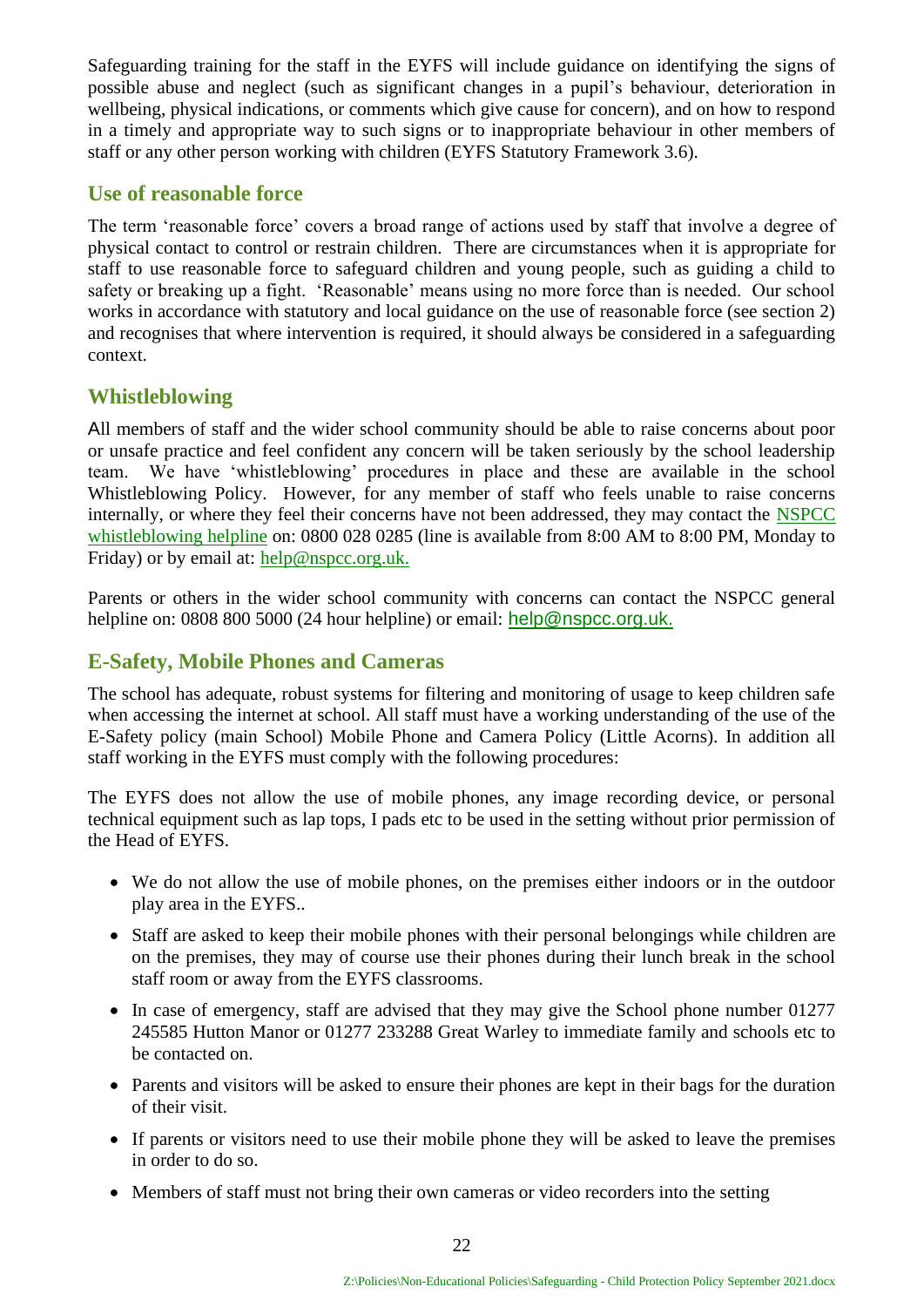- Photographs and recordings of children are only taken on equipment belonging to the setting
- Camera and video use is monitored by the Head of EYFS.
- Where children have access to devices on site they are provided access to secure networked connection only and have no 3G or 4G access on school site.

#### <span id="page-22-0"></span>**Safer Employment Practices**

Woodlands Schools follow the Government's recommendations for the safer recruitment and employment of staff who work with children, set out in "Keeping Children Safe in Education" Sept 2021. All staff at Woodlands Schools Ltd **must** read KCSIE Part 1 plus Annex A on joining and at the start of each academic year, (reading this document forms part of the induction process as outlined in Appendix E). All members of the teaching and non-teaching staff at the school, including part-time staff, temporary and supply staff, and visiting staff, such as musicians and sports coaches, and all directors are checked with the Disclosure and Barring Service (DBS) before starting work. All volunteer helpers and contractors working regularly during term-time, such as contract catering staff and ICT support technicians, are also vetted. The School checks the DBSs of all adults not employed by the school who work with or supervise our pupils off site, for example on residential trips. Visiting speakers are also checked in terms of their suitability e.g. referencing.

In addition to the DBS checks, a check on prohibition is carried out on anyone who is appointed to carry out teaching work. Prohibition checks are carried out on staff employed within management roles from September 2015.

Staff who are employed by another organisation and not directly by Woodlands Schools (e.g. agency staff in Little Acorns and maintenance contractors) are required to provide evidence of identity and, if applicable, DBS status on arrival and prior to commencing their work here. They are required to sign in at the front office and wear a visitor's badge or tabard (Little Acorns) at all times. Agencies must provide proof that all necessary checks have been carried out.

All members of Staff involved in school recruitment have attended safer recruitment training.

Please refer to the Safer Recruitment Policy.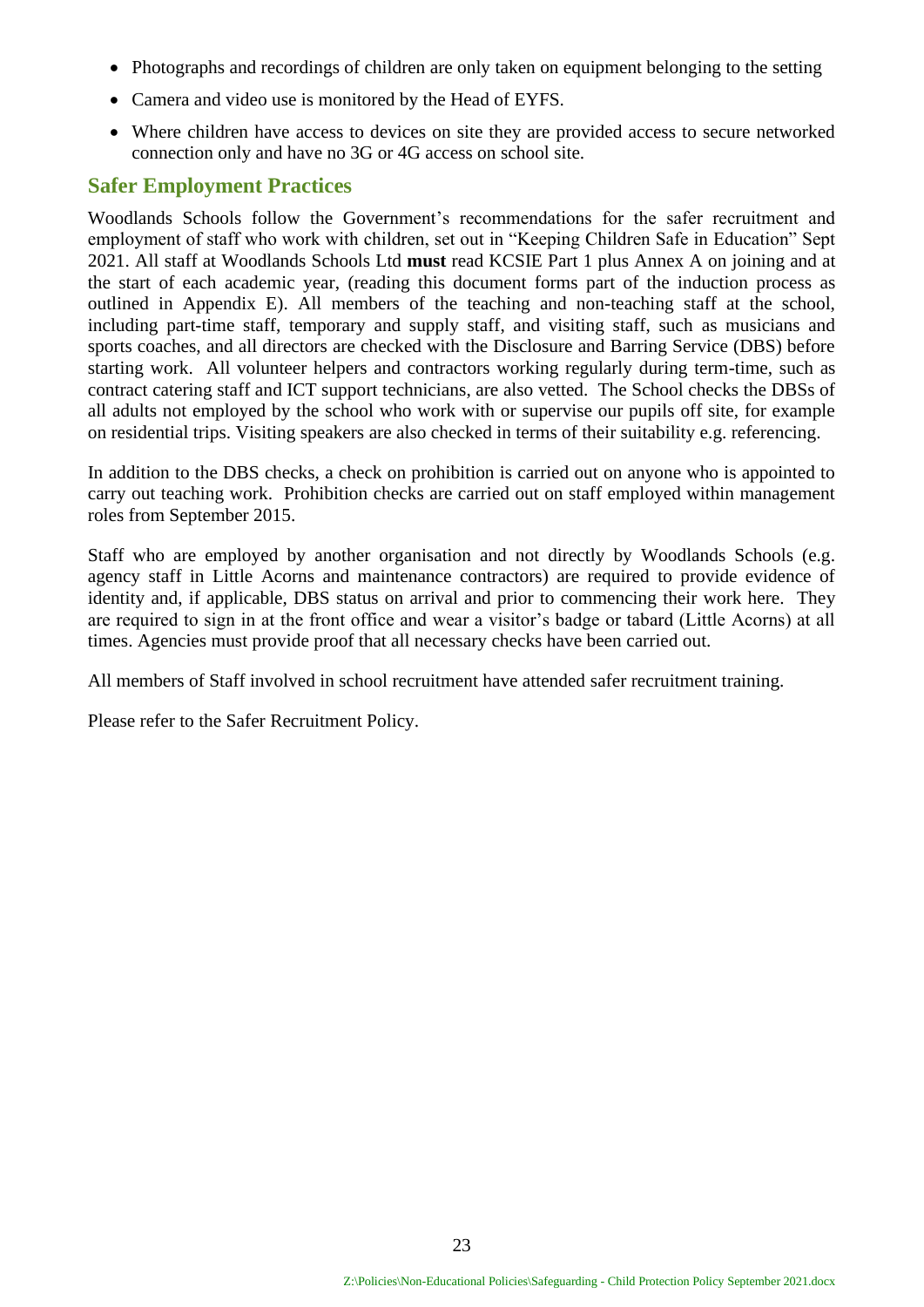# **Appendix A**

# <span id="page-23-0"></span>**Procedures to be followed for a missing child or in the event of a child not being collected by a Parent/Guardian**

#### **When a parent/guardian fails to appear when expected to collect their child the following actions are taken:**

After 10 minutes

- the parent/guardian is contacted
- if that call is unanswered, the second authorised person is contacted
- if that call is unsuccessful, the given 'emergency' number is contacted
- within the schools, in the rare event of none of these calls being fruitful, we would call the parents of friends from the child's age group who may be able to give further information, or may have details of grandparents or other family members or alternatively may go round to the pupil's home
- should all these measures prove fruitless within 30 minutes, the appropriate authority would be contacted i.e. police within the school, social care within Little Acorns. This contact will be made once the Head Teacher/Nursery Manager deems sufficient time has passed for the parents/guardians to make contact and should not exceed two hours.
- during this procedure, the child would be accompanied and gently reassured by a familiar staff member. An additional authorised member of staff would monitor the telephone. Two members of staff would remain in the settings until the child has been collected. The pupil contact details are kept in the appropriate offices for the setting.
- on trips or activities where the children are to be collected from another location, the same procedures are followed. Contact and medical details are included in the Risk Assessment pack which the Group Leader takes with them

#### <span id="page-23-1"></span>**Procedures for when a child is lost**

A child going missing could be a 'one-off' incident that, following investigation, does not need futher work. However, a child going missing frequently could be an indicator of underlying exploitation or other forms of child abuse.

#### **On school premises immediately:**

- inform the Head Teacher or Deputy Head Teacher or authorised person
	- inform the Caretakers to stop any vehicles leaving or entering the school and close the main gates to prevent anyone leaving, potentially with the lost child
	- equipped with walkie-talkies or mobile phones, the authorised person will organise a systematic search of the school and grounds and inform the parents
	- authorised person to ensure that all movement around the school ceases until the situation is resolved
	- If the child is not located within a time frame not exceeding 15 minutes the police will be called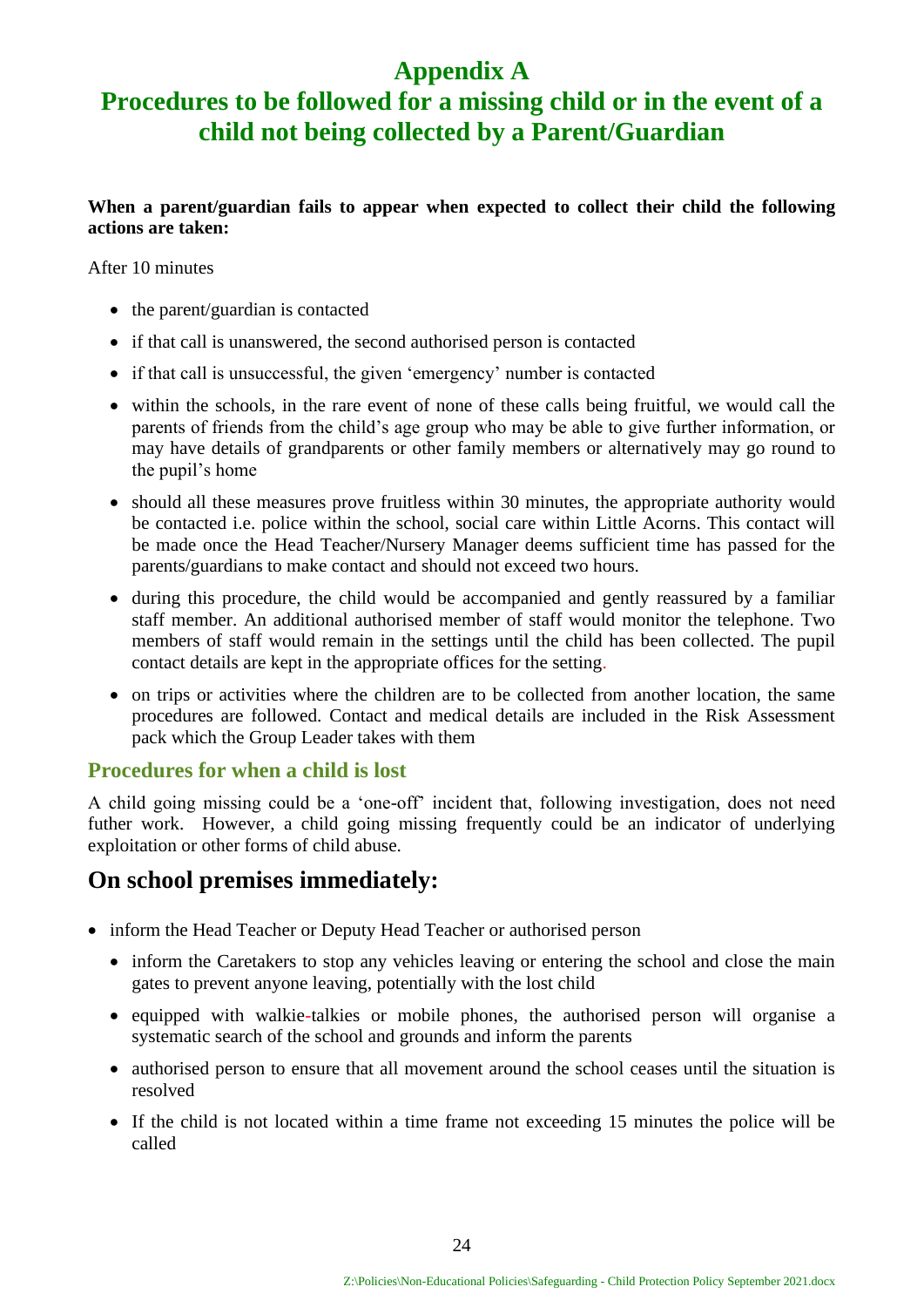### **At another location:**

- inform staff at location, Parent Helpers and the Management of the venue
- liaise with venue management with regard to their procedures for a lost child
- the senior member of staff to be responsible for the safeguarding of the group
- inform the Head Teacher of the pupil's home school (Great Warley or Hutton Manor)
- check with the venue management that they are following their procedures i.e. police have been contacted, however a time frame of 15 minutes should not be exceeded before contacting the police.
- the Head Teacher liaises with the venue, the staff and the parents

#### **Measures to be in place beforehand:**

- ensure that every out of school Risk Assessment folder is accompanied by sufficient contact detail lists for every accompanying Teacher
- ensure that the list of contact details is easily accessible in the School Office
- ensure that the Group Leader and a further authorised member of staff remains on site until the last child has been collected
- ensure that walkie-talkies and mobile phones are fully charged at all times
- ensure a copy of the emergency procedures policy has been requested in the case of a visit to a commercial location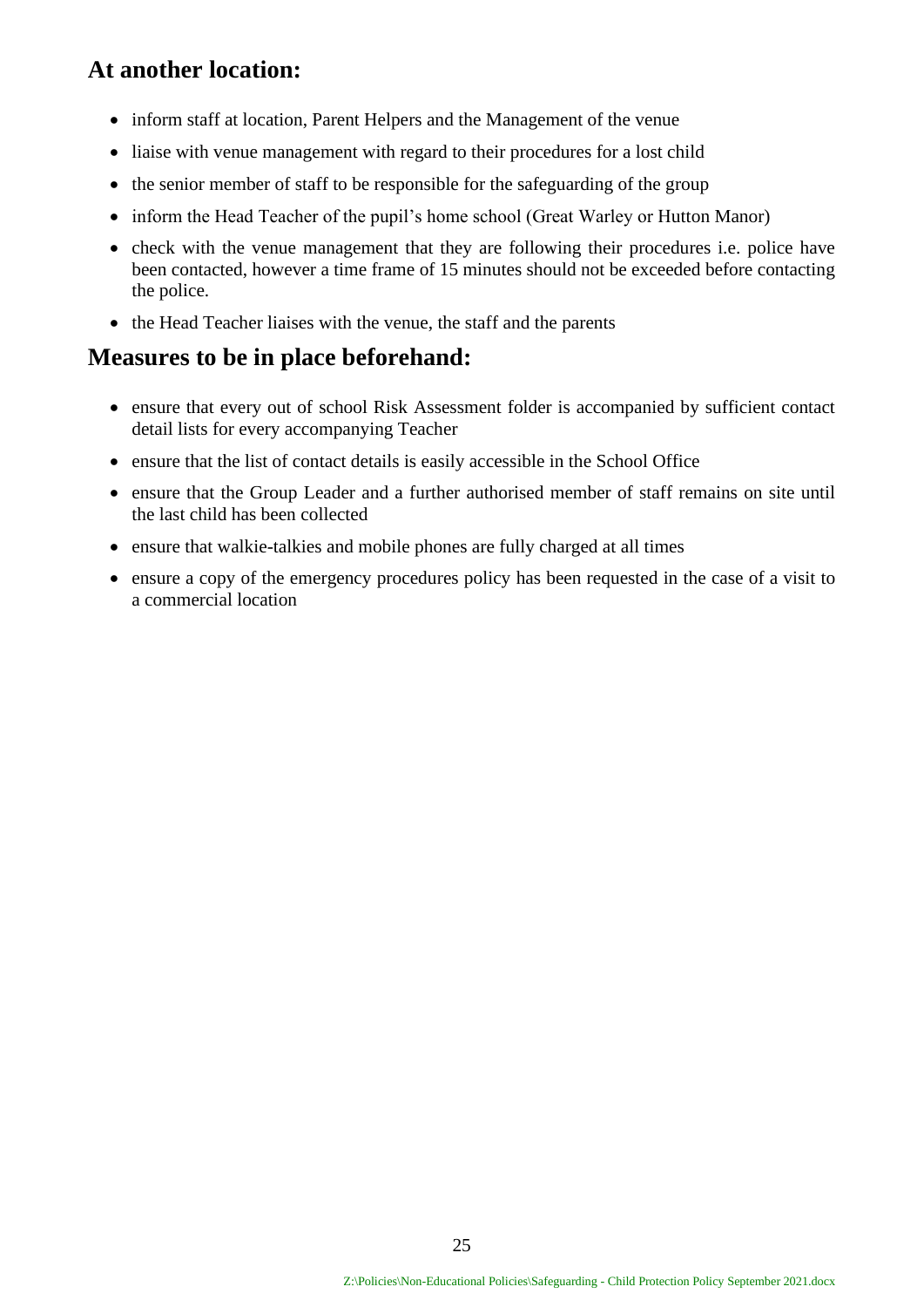# **Appendix B: Children and Families Hub flow chart**

<span id="page-25-0"></span>

| <b>Children &amp; Families Service Map and Key Contacts 2021</b><br>E[S S E T] |                                                                                                                                                                                                                                                                                                                                                                                                                                                                             |                                                                                                                                                                                                                                                                                                                                                                                                                                                          |  |  |  |  |
|--------------------------------------------------------------------------------|-----------------------------------------------------------------------------------------------------------------------------------------------------------------------------------------------------------------------------------------------------------------------------------------------------------------------------------------------------------------------------------------------------------------------------------------------------------------------------|----------------------------------------------------------------------------------------------------------------------------------------------------------------------------------------------------------------------------------------------------------------------------------------------------------------------------------------------------------------------------------------------------------------------------------------------------------|--|--|--|--|
| Children & Families                                                            | <b>Consultation Line</b><br>Opportunity to<br>discuss concerns<br>Telephone<br>for a child with a<br><b>Effective Support Portal</b><br>0345 6037627<br>Social Worker<br>www.essex.gov.uk.<br>$(Mon - Thus 8.45am -$<br>5.00pm, Fri 8.45am -<br><b>Priority Line if a</b><br>$4.30pm$ :<br>child is considered<br>to be at<br><b>IMMEDIATE risk</b><br>of harm                                                                                                              | Contact allocated<br>Submit new<br>Social Worker direct<br>Additional<br>requests for service<br>if details are known<br>information on<br>on a (RFS) form.<br>open cases are<br>Navigate the<br>we bsite to a ccess<br>made to the<br>If details are not<br><b>Effective Support</b><br>allocated Social<br>known Telephone<br>Directory and Early<br>Worker<br><b>Issex Contact Centre</b><br>Help guidance and<br>03457430430 to find<br>tools<br>out |  |  |  |  |
| Effective                                                                      | A practitioner, child, young person or family member can directly access the<br>Effective Support Directory. The directory provides a detailed list of a variety of<br>Additional Level 2 services that are available in each quadrant                                                                                                                                                                                                                                      | The Effective Support Directory can be accessed electronically via The Essex County<br>Council Website www.essex.gov.uk. Early Help resources and guidance is also available<br>including information on Family Solutions, Early Help Plans, Team Around the Family and<br>Lead Professional.                                                                                                                                                            |  |  |  |  |
|                                                                                | Emergency Duty Service (Immediate Out of Hours Response) No: 0345 606 1212 (Mon - Thurs 5.00pm - 8.45am, Fri 4.30pm - Mon 8.45am)<br>Inc. Bank holidays)<br>(for non-immediate requests please contact the Children & Families Hub within the working hours above)                                                                                                                                                                                                          |                                                                                                                                                                                                                                                                                                                                                                                                                                                          |  |  |  |  |
|                                                                                | The Essex LADO is specifically involved in cases where there is a concern or allegation that someone working or volunteering with children; has or may<br>have harmed a child, may have committed a criminal offence related to a child, behaved towards a child or children in a way that indicates they may pose<br>a risk of harm to children. They give advice and guidance on how concerns or allegations should be investigated against adults working with children. |                                                                                                                                                                                                                                                                                                                                                                                                                                                          |  |  |  |  |
|                                                                                | For advice please contact: Essex duty LADO (Local Authority Designated Officer) Telephone: 03330 139 797.<br>Emergency Duty Service (Immediate Out of Hours Response) No: 0345 606 1212<br>(Mon - Thurs 5.00pm - 8.45am, Fri 4.30pm - Mon 8.45am Inc. Bank holidays)                                                                                                                                                                                                        |                                                                                                                                                                                                                                                                                                                                                                                                                                                          |  |  |  |  |
| Useful Resources                                                               | Safequarding<br>Children<br><b>BOARD</b>                                                                                                                                                                                                                                                                                                                                                                                                                                    | <b>SOUTHEND</b><br><b>ESSEX</b><br><b>THURROCK</b><br>SAFEGUARDING AND<br>CHILD PROTECTION PROCEDURES                                                                                                                                                                                                                                                                                                                                                    |  |  |  |  |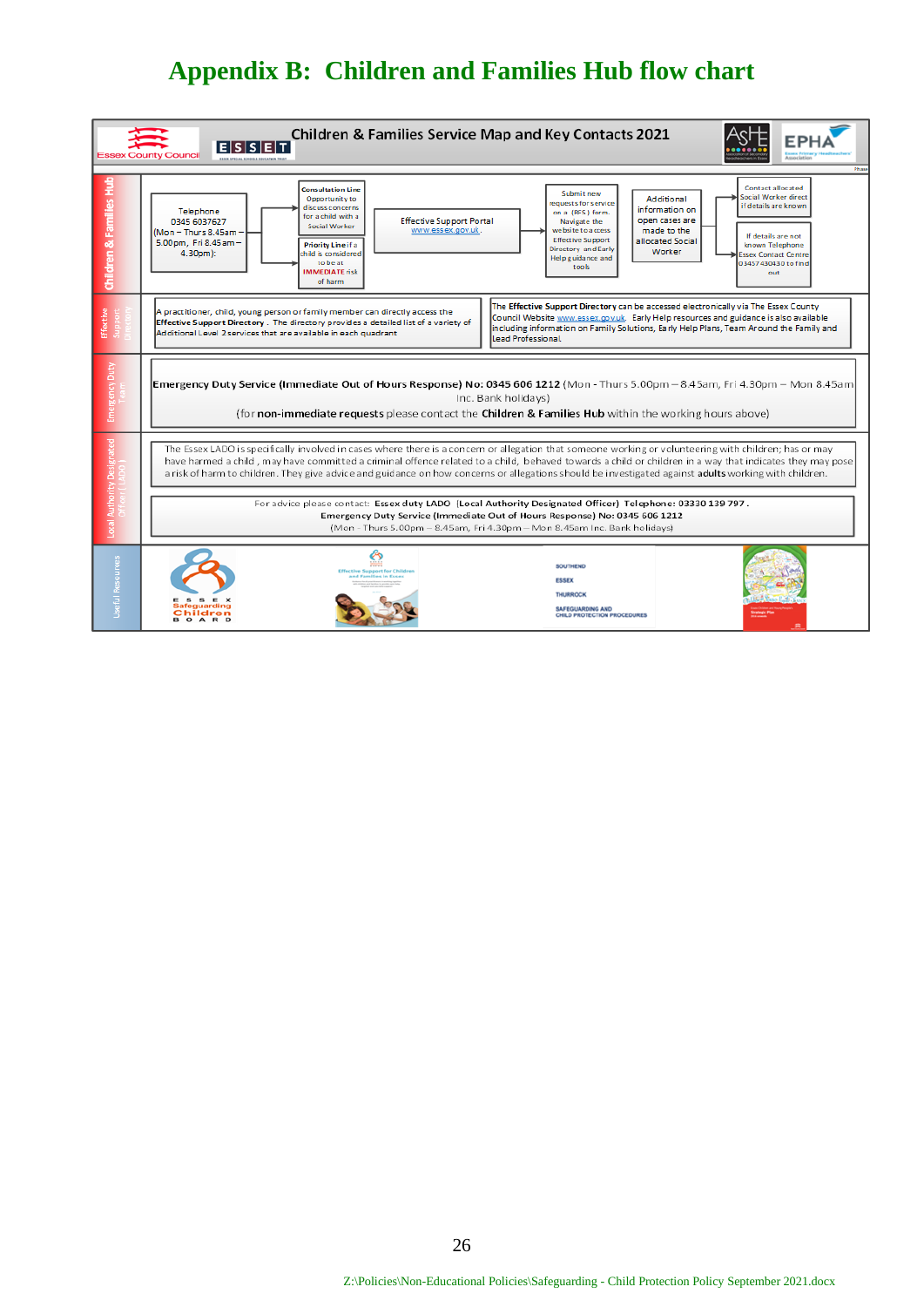# <span id="page-26-0"></span>**Appendix C: Role of the Designated Safeguarding Lead**

#### <span id="page-26-1"></span>**Role of the designated safeguarding lead**

The designated safeguarding lead should take lead responsibility for safeguarding and child protection (including online safety). This is explicit in the role holder's job description.

This person has the appropriate status and authority within the school to carry out the duties of the post. The role of the designated safeguarding lead carries a significant level of responsibility. Their additional responsibilities include providing advice and support to other staff on child welfare, safeguarding and child protection matters, taking part in strategy discussions and interagency meetings, and/or supporting other staff to do so, and to contributing to the assessment of children.

#### <span id="page-26-2"></span>**Deputy designated safeguarding leads**

Deputies are trained to the same standard as the designated safeguarding lead and the role is explicit in their job description. Whilst the activities of the designated safeguarding lead can be delegated to appropriately trained deputies, the ultimate lead responsibility for child protection, as set out above, remains with the designated safeguarding lead, this lead responsibility is not delegated.

#### <span id="page-26-3"></span>**Availability**

During term time the designated safeguarding lead (or a deputy) is always available (during school/nursery hours) for staff in the school to discuss any safeguarding concerns. Whilst generally speaking the designated safeguarding lead (or deputy) is expected to be available in person, in exceptional circumstances, availability via phone and or Microsoft Teams or other such media is acceptable.

#### <span id="page-26-4"></span>**Manage referrals**

The designated safeguarding lead is expected to refer cases:

- of suspected abuse and neglect to the local authority children's social care as required and support staff who make referrals to local authority children's social care;
- to the Channel programme where there is a radicalisation concern as required and support staff who make referrals to the Channel programme;
- where a person is dismissed or left due to risk/harm to a child to the Disclosure and Barring Service as required; and
- where a crime may have been committed to the Police as required. NPCC When to call the police should help understand when to consider calling the police and what to expect when working with the police.

#### **Working with others**

The designated safeguarding lead is expected to:

- act as a source of support, advice and expertise for all staff;
- act as a point of contact with the safeguarding partners;
- liaise with the headteacher or principal to inform him or her of issues- especially ongoing enquiries under section 47 of the Children Act 1989 and police investigations;
- as required, liaise with the "case manager" (as per Part four) and the local authority designated officer(s) (LADO) for child protection concerns in cases which concern a staff member;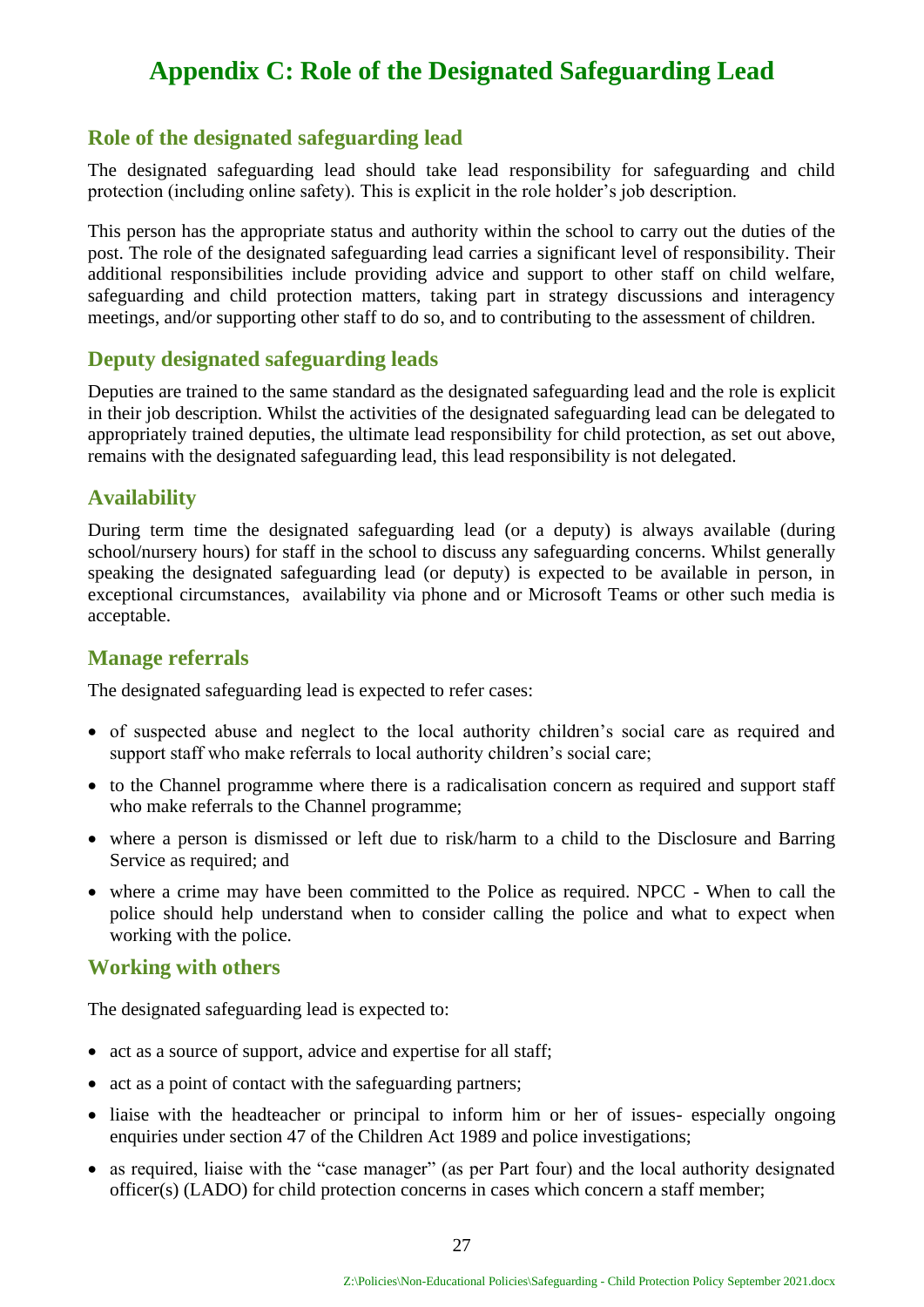- liaise with all staff (including teachers, pastoral support staff, IT Technicians, and special educational needs coordinator (SENCO) on matters of safety and safeguarding and welfare (including online and digital safety) and when deciding whether to make a 145 referral by liaising with relevant agencies so that children's needs are considered holistically;
- promote supportive engagement with parents and/or carers in safeguarding and promoting the welfare of children, including where families may be facing challenging circumstances;
- work with relevant strategic leads, taking lead responsibility for promoting educational outcomes by knowing the welfare, safeguarding and child protection issues that children in need are experiencing, or have experienced, and identifying the impact that these issues might be having on children's attendance, engagement and achievement at school or nursery. This includes:
	- o ensure that the school or nursery knows who its cohort of children who have or have had a social worker are, understanding their academic progress and attainment, and maintaining a culture of high aspirations for this cohort; and,
	- o support teaching staff to provide additional academic support or reasonable adjustments to help children who have or have had a social worker reach their potential, recognising that even when statutory social care intervention has ended, there is still a lasting impact on children's educational outcomes.

#### **Information sharing and managing the child protection file**

The designated safeguarding lead is responsible for ensuring that child protection files are kept up to date.

Information should be kept confidential and stored securely. It is good practice to keep concerns and referrals in a separate child protection file for each child.

Records should include:

- a clear and comprehensive summary of the concern;
- details of how the concern was followed up and resolved;
- a note of any action taken, decisions reached and the outcome.

They should ensure the file is only accessed by those who need to see it and where the file or content within it is shared, this happens in line with information sharing advice as set out in Part one and Part two of KCSIE 2021

Where children leave the school or college nursery (including in year transfers) the designated safeguarding lead should ensure their child protection file is transferred to the new school as soon as possible, and within 5 days for an in-year transfer or within the first 5 days of the start of a new term. This should be transferred separately from the main pupil file, ensuring secure transit, and confirmation of receipt should be obtained. Receiving schools should ensure key staff such as designated safeguarding leads and SENCOs are aware as required.

Lack of information about their circumstances can impact on the child's safety, welfare and educational outcomes. In addition to the child protection file, the designated safeguarding lead should also consider if it would be appropriate to share any additional information with the new school in advance of a child leaving to help them put in place the right support to safeguard this child and to help the child thrive in the school. For example, information that would allow the new school to continue supporting children who have had a social worker and been victims of abuse and have that support in place for when the child arrives.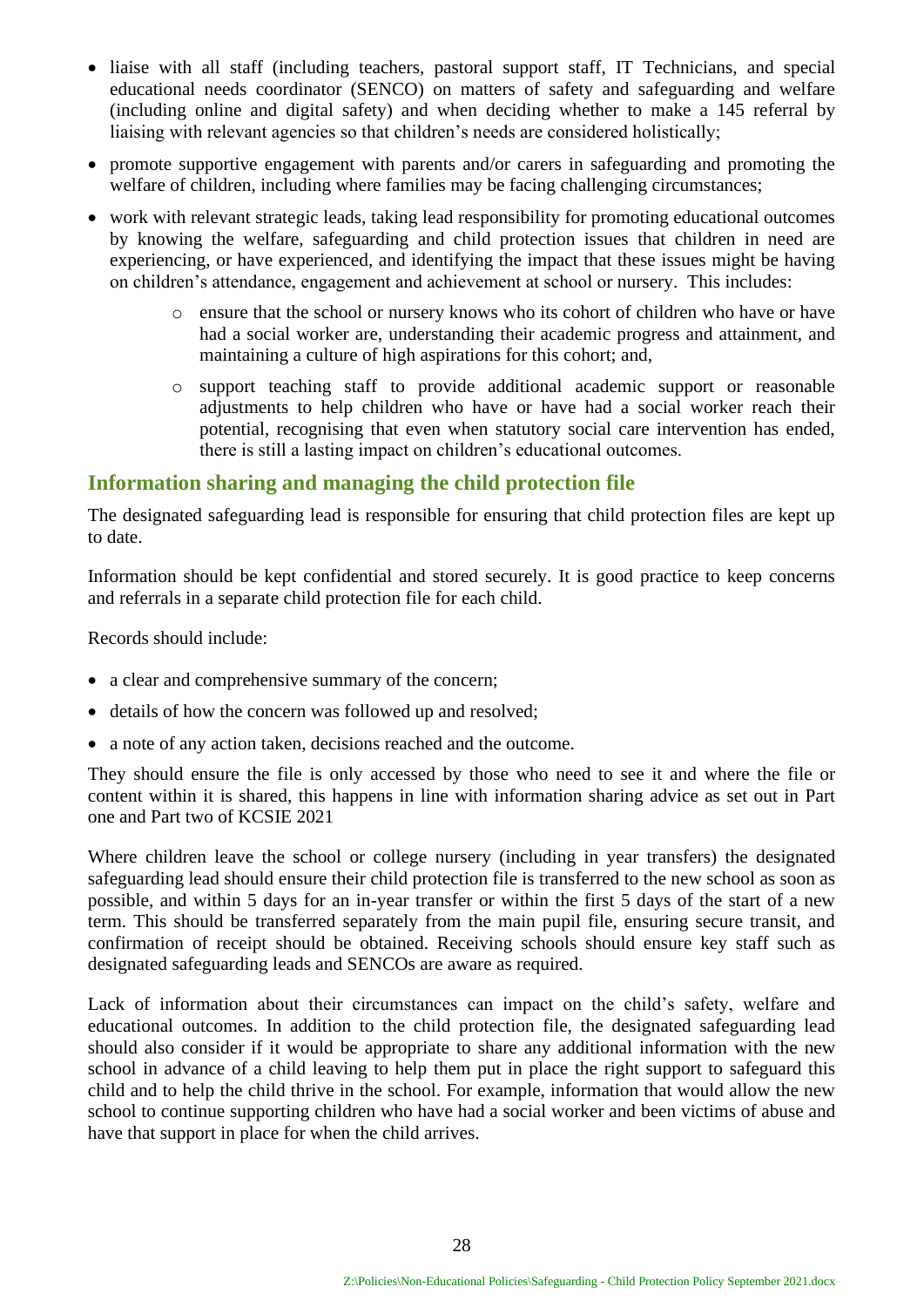#### **Raising Awareness**

The designated safeguarding lead should:

- ensure each member of staff has access to, and understands, the school's or college's child protection policy and procedures, especially new and part-time staff;
- ensure the school's child protection policy is reviewed annually (as a minimum) and the procedures and implementation are updated and reviewed regularly, and work with governing bodies or proprietors regarding this;
- ensure the child protection policy is available publicly and parents are aware of the fact that referrals about suspected abuse or neglect may be made and the role of the school in this;
- link with the safeguarding partner arrangements to make sure staff are aware of any training opportunities and the latest local policies on local safeguarding arrangements; and,
- help promote educational outcomes by sharing the information about the welfare, safeguarding and child protection issues that children who have or have had a social worker are experiencing with teachers and school leadership staff.

#### **Training, knowledge and skills**

The designated safeguarding lead (and any deputies) should undergo training to provide them with the knowledge and skills required to carry out the role. This training should be updated at least every two years. The designated safeguarding lead should undertake Prevent awareness training. Training should provide designated safeguarding leads with a good understanding of their own role, how to identify, understand and respond to specific needs that can increase the vulnerability of children, as well as specific harms that can put children at risk, and the processes, procedures and responsibilities of other agencies, particularly children's social care, so they:

- understand the assessment process for providing early help and statutory intervention, including local criteria for action and local authority children's social care referral arrangements;
- have a working knowledge of how local authorities conduct a child protection case conference and a child protection review conference and be able to attend and contribute to these effectively when required to do so;
- understand the importance of the role the designated safeguarding lead has in providing information and support to children social care in order to safeguard and promote the welfare of children;
- understand the lasting impact that adversity and trauma can have, including on children's behaviour, mental health and wellbeing, and what is needed in responding to this in promoting educational outcomes;
- • are alert to the specific needs of children in need, those with special educational needs and disabilities (SEND), those with relevant health conditions and young carers;
- understand the importance of information sharing both within the school and with the safeguarding partners, other agencies, organisations and practitioners;
- understand and support the school with regards to the requirements of the Prevent duty and are able to provide advice and support to staff on protecting children from the risk of radicalisation;
- are able to understand the unique risks associated with online safety and be confident that they have the relevant knowledge and up to date capability required to keep children safe whilst they are online at school;
- can recognise the additional risks that children with special educational needs and disabilities (SEND) face online, for example, from online bullying, grooming and radicalisation and are confident they have the capability to support children with SEND to stay safe online;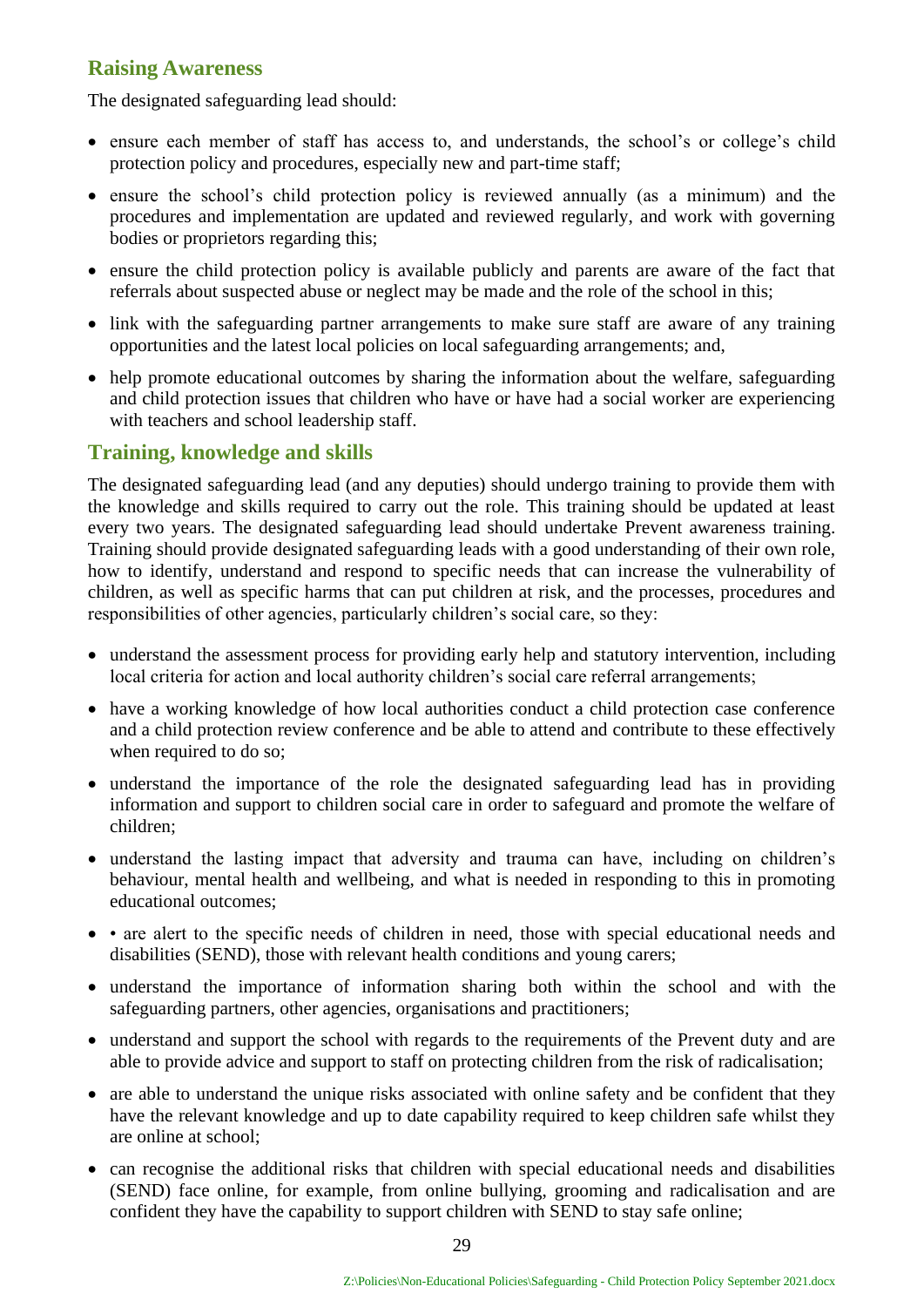- obtain access to resources and attend any relevant or refresher training courses; and,
- encourage a culture of listening to children and taking account of their wishes and feelings, among all staff, in any measures the school may put in place to protect them.

In addition to the formal training set out above, their knowledge and skills should be refreshed (this might be via e-bulletins, meeting other designated safeguarding leads, or simply taking time to read and digest safeguarding developments) at regular intervals, as required, and at least annually, to allow them to understand and keep up with any developments relevant to their role.

#### **Providing support to staff**

Training should support the designated safeguarding lead in developing expertise, so they can support and advise staff and help them feel confident on welfare, safeguarding and child protection matters. This includes specifically to:

• ensure that staff are supported during the referrals processes; and

• support staff to consider how safeguarding, welfare and educational outcomes are linked, including to inform the provision of academic and pastoral support.

#### **Understanding the views of children**

It is important that children feel heard and understood. Therefore, designated safeguarding leads should be supported in developing knowledge and skills to:

• encourage a culture of listening to children and taking account of their wishes and feelings, among all staff, and in any measures the school or college may put in place to protect them; and, 149

• understand the difficulties that children may have in approaching staff about their circumstances and consider how to build trusted relationships which facilitate communication.

#### **Holding and sharing information**

The critical importance of recording, holding, using and sharing information effectively is set out in Parts one, two and five of KCSIE 2021, and therefore the designated safeguarding lead should be equipped to:

• understand the importance of information sharing, both within the school and with other schools on transfer including in-year and between primary and secondary education, and with the safeguarding partners, other agencies, organisations and practitioners;

• understand relevant data protection legislation and regulations, especially the Data Protection Act 2018 and the UK General Data Protection Regulation (UK GDPR); and,

• be able to keep detailed, accurate, secure written records of concerns and referrals and understand the purpose of this record-keeping.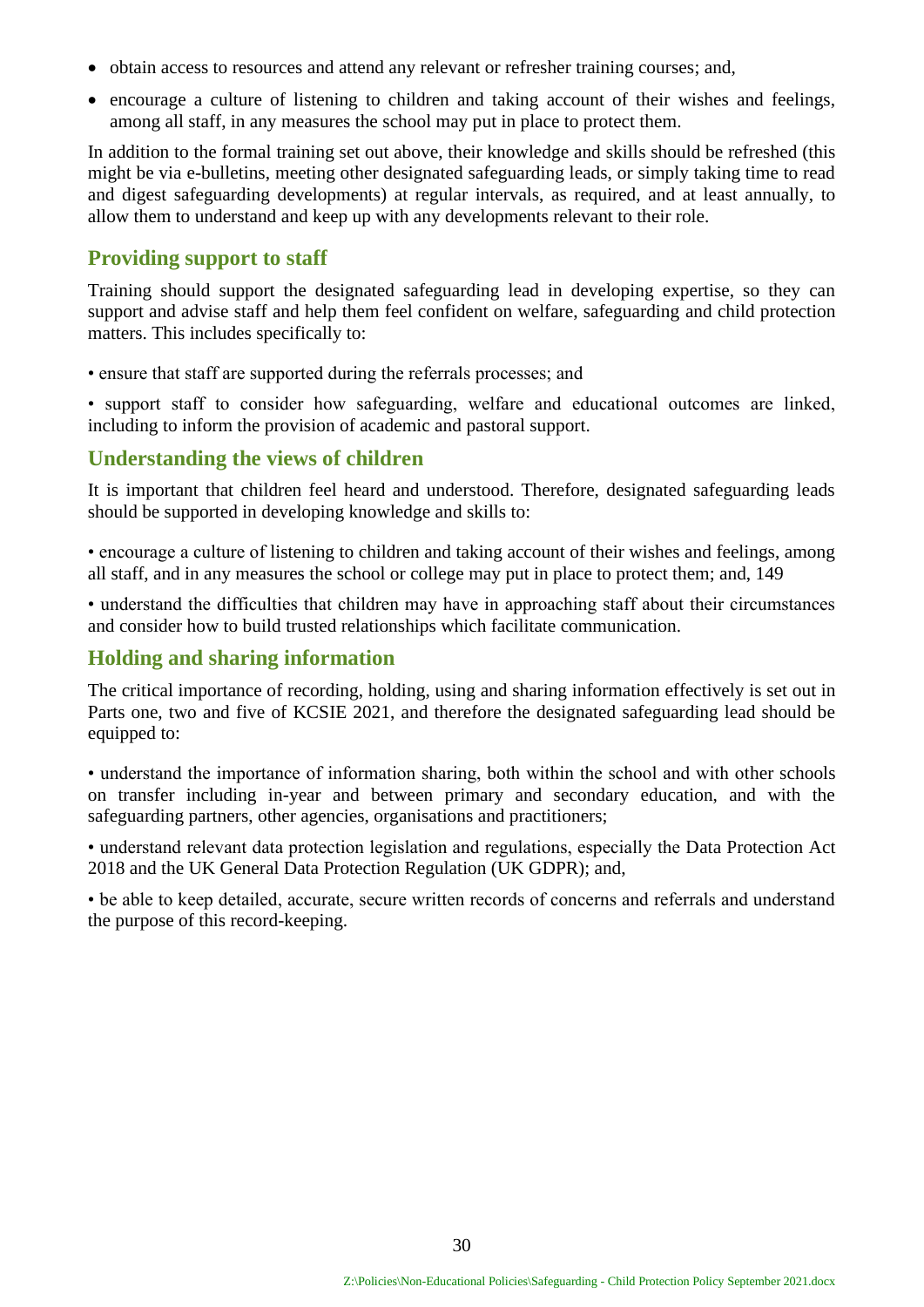## <span id="page-30-0"></span>**Appendix D: Essex Windscreen of Need and levels of intervention**



All partners working with children, young people and their families will offer support as soon as we are aware of any additional needs. We will always seek to work together to provide support to children, young people and their families at the lowest level possible in accordance with their needs

Children with **Additional** needs are best supported by those who already work with them, such as Family Hubs or schools, organising additional support with local partners as needed. When an agency is supporting these children, an Early Help Plan and a Lead Professional are helpful to share information and co-ordinate work alongside the child and family.

For children whose needs are **Intensive**, a coordinated multi-disciplinary approach is usually best, involving either an Early Help Plan or a Shared Family Assessment (SFA), with a Lead Professional to work closely with the child and family to ensure they receive all the support they require. Examples of intensive services are children's mental health services and Family Solutions.

**Specialist** services are where the needs of the child are so great that statutory and/or specialist intervention is required to keep them safe or to ensure their continued development. Examples of specialist services are Children's Social Care or Youth Offending Service. By working together effectively with children that have additional needs and by providing coordinated multidisciplinary/agency support and services for those with intensive needs, we seek to prevent more children and young people requiring statutory interventions and reactive specialist services